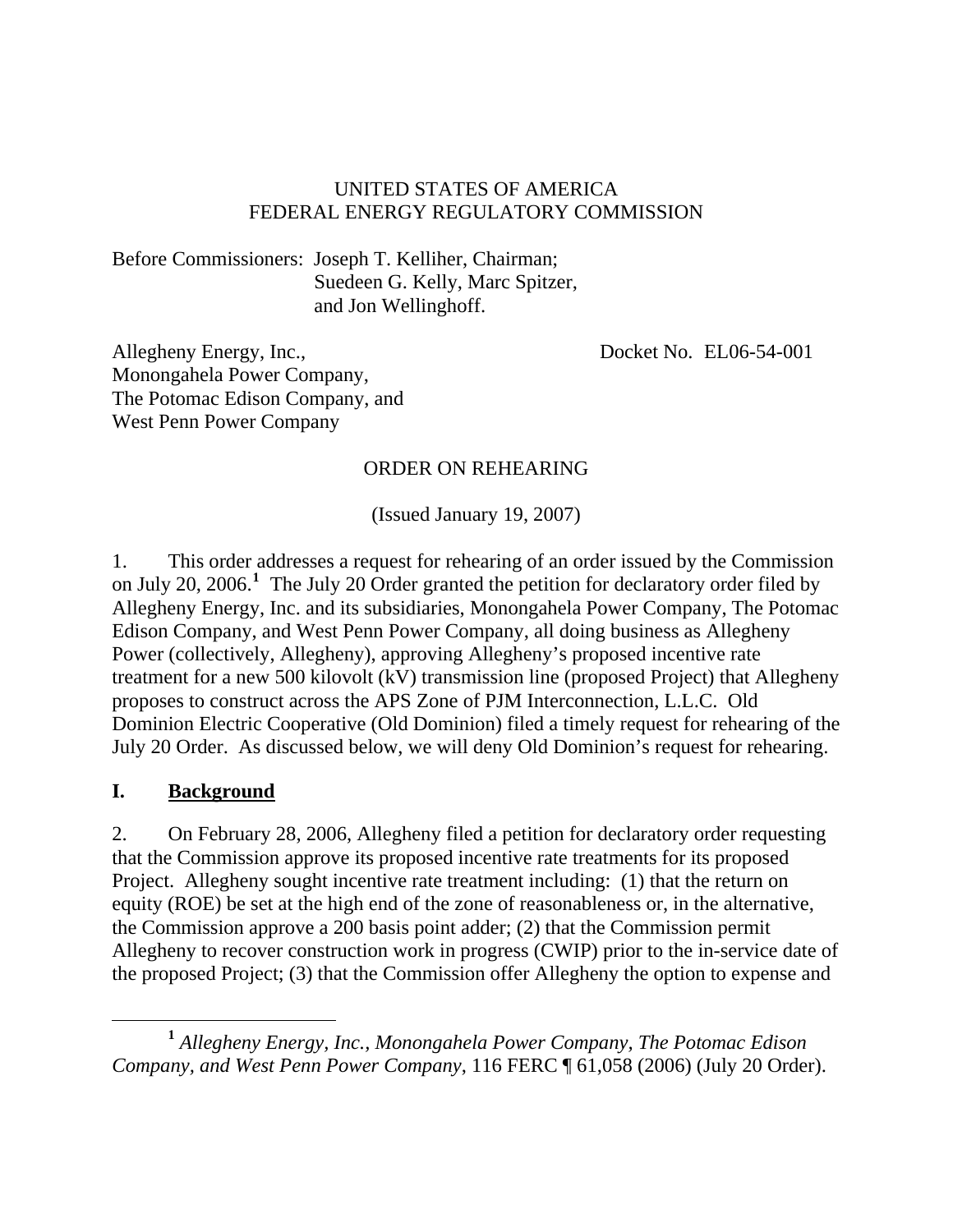### Docket No. EL06-54-001 - 2 -

recover on a current basis the costs that the companies incur during the preconstruction/pre-operating period; and (4) that the Commission allow Allegheny to recover all development and construction costs if the proposed Project is abandoned as a result of factors beyond its control. Allegheny also sought certain accounting authority for the deferral for future recovery of such costs not yet being recovered plus related carrying costs. Further, Allegheny sought to reserve the right to request additional incentive rate treatments either authorized by a final rule resulting from the rulemaking on Promoting Transmission Investment through Pricing Reform<sup>[2](#page-1-0)</sup> or that may be approved by future Commission orders.

3. The July 20 Order granted the petition for declaratory order, approving the incentive rate treatments proposed by Allegheny for the Project pursuant to our existing authority under section 205 of the Federal Power Act  $(FPA)$ ,<sup>[3](#page-1-1)</sup> consistent with Congress' direction in new FPA section 219<sup>[4](#page-1-2)</sup> and, generally, the regulations promulgated pursuant to FPA section 219 in Order No. 679.**[5](#page-1-3)** The July 20 Order noted that although Allegheny's petition need not comply with Order No. 679, because the final rule would not become effective until 60 days after publication in the *Federal Register*, the Commission reviewed Allegheny's proposed incentives for general consistency with Order No. 679 and Congress' direction in FPA section 219. The July 20 Order also

**3** 16 U.S.C. § 824d (2000).

 $\overline{a}$ 

<span id="page-1-2"></span><span id="page-1-1"></span><sup>4</sup> This section was established by section 1241 of the Energy Policy Act of 2005 (EPAct 2005). *See* Pub. L. No. 109-58, § 1241, 119 Stat. 594, 961-62 (2005) (to be codified at section 219 of the FPA, 16 U.S.C. § 824s) (section 219). The Commission found that FPA section 219 is a directive to the Commission to use its existing authority to allow incentive-based rates and, further, to provide some of the parameters of the incentives to be allowed in the particular rulemaking ordered under FPA section 219 (*i.e.*, Order No. 679).

<span id="page-1-3"></span>**5** July 20 Order, 116 FERC ¶ 61,058 at P 21.

<span id="page-1-0"></span>**<sup>2</sup>** *Promoting Transmission Investment through Pricing Reform*, Order No. 679, 71 Fed. Reg. 43,294 (July 31, 2006), FERC Stats. & Regs. ¶ 31,222 (Order No. 679), *order on reh'g*, Order No. 679-A, 72 Fed. Reg. 1,152 (Jan. 10, 2007), 117 FERC ¶ 61,345 (2006) (Order No. 679-A); *see also Promoting Transmission Investment through Pricing Reform*, Notice of Proposed Rulemaking, 70 Fed. Reg. 71,409 (Nov. 29, 2005), FERC Stats. & Regs. ¶ 32,593 (2005) (Pricing Reform NOPR).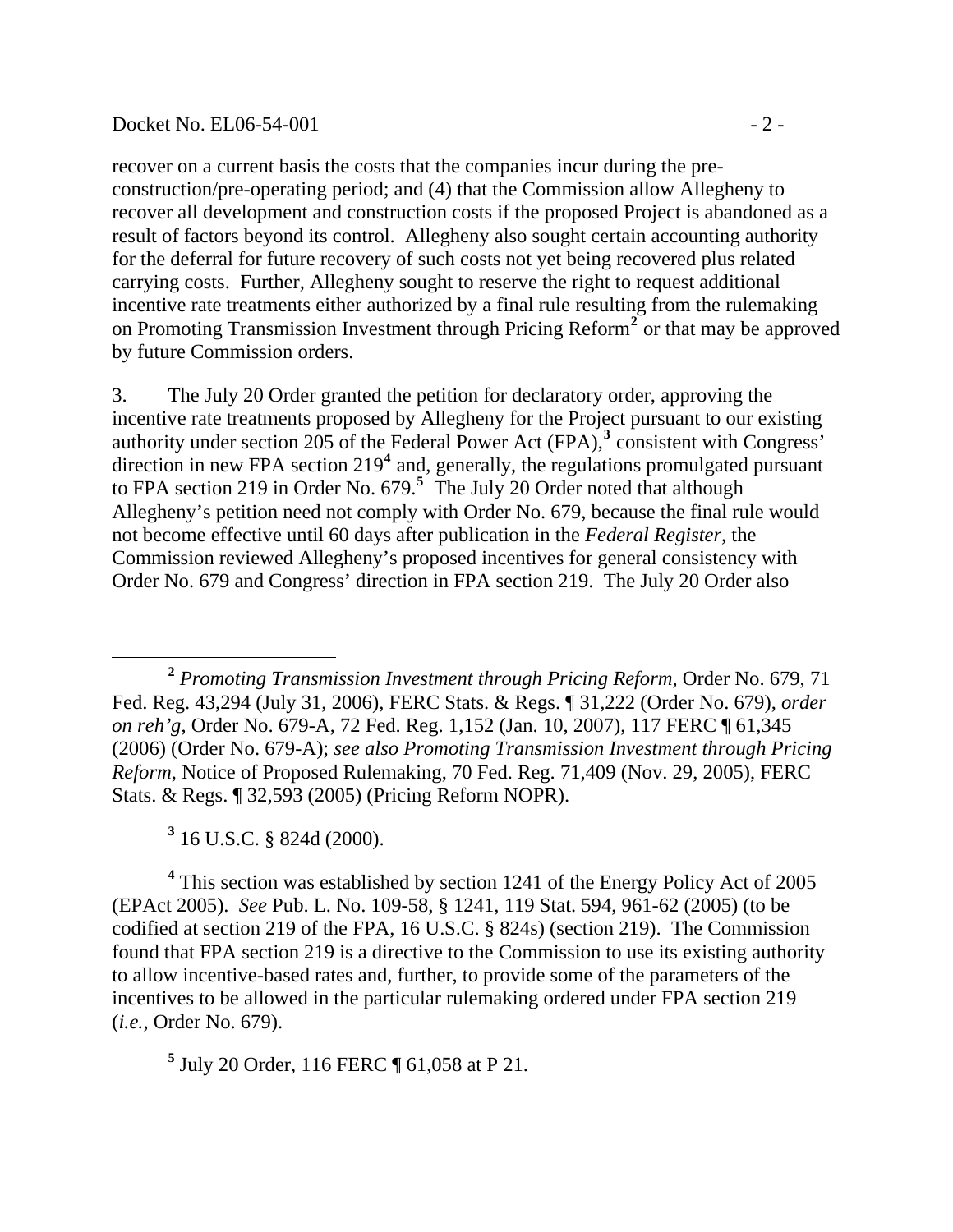$Docket No. EL06-54-001$   $-3-$ 

found that Allegheny demonstrated a nexus between each of its proposed incentive rate treatments and the proposed Project, thus establishing that the particular proposed incentive rate treatments are appropriate for the particular investments being made.**[6](#page-2-0)**

4. In addition, the Commission's approval of Allegheny's proposed incentives was predicated on Allegheny making a subsequent filing with the Commission pursuant to section 205 of the FPA, proposing the rates associated with the rate incentive treatment. The Commission clarified that its approval in the July 20 Order was declaratory in nature, was confined to the particular incentives being approved in that proceeding, and did not constitute approval of any particular rate. The July 20 Order found that Allegheny must demonstrate the justness and reasonableness of Allegheny's overall rates in a subsequent FPA section 205 filing.

5. On August 21, 2006, Old Dominion filed a timely request for rehearing of the July 20 Order. On September 1, 2006, Allegheny filed an answer to the request for rehearing.

# **II. Discussion**

# **A. Procedural Matters**

6. Rule 213(a)(2) of the Commission's Rules of Practice and Procedure, 18 C.F.R. § 385.213(a)(2) (2006), prohibits an answer to requests for rehearing unless otherwise ordered by the decisional authority. We will accept Allegheny's answer because it has provided information that assisted us in our decision-making process.

# **B. Reliance on Order No. 679**

# **1. Request for Rehearing**

7. Old Dominion argues that the Commission erred in its reliance on the regulations set forth in Order No. 679, which were not, at that time, in force.**[7](#page-2-1)** Old Dominion maintains that Allegheny relied almost exclusively on the proposed rules set forth in the Pricing Reform NOPR in requesting its ROE incentive and the Commission erred in using the standards set forth in Order No. 679 to evaluate Allegheny's proposal. Old

<span id="page-2-1"></span><sup>7</sup> Although Order No. 679 was issued concurrently with the July 20 Order, the regulations promulgated therein became effective on September 29, 2006.

<span id="page-2-0"></span>**<sup>6</sup>** July 20 Order, 116 FERC ¶ 61,058 at P 3.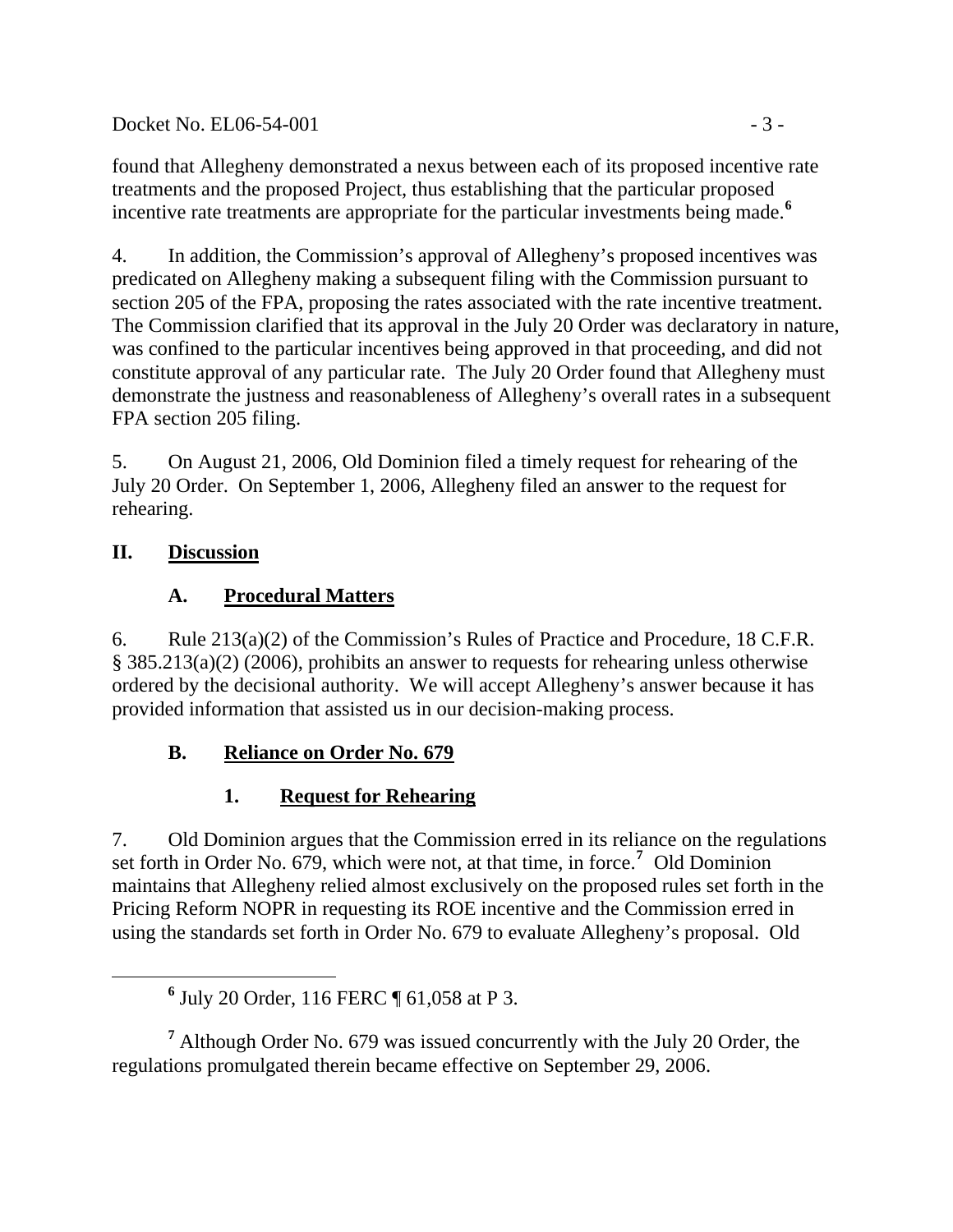Docket No. EL06-54-001 - 4 -

Dominion asks that "the Commission require Allegheny to re-file a more complete application for ROE incentives" that complies with applicable principles in the existing precedent at the time prior to the effective date of Order No. 679.**[8](#page-3-0)**

## **2. Answer**

8. In its answer, Allegheny states that while the July 20 Order complies with Order No. 679, the Commission's decisions were based in existing precedent and Congress' mandate in FPA section 219 to establish incentive-based rate treatments. Allegheny states that the precedent Old Dominion cites in support of this proposition is not on point. Allegheny also notes that Order No. 679 will be effective before any FPA section 205 filing and before the relief granted in the July 20 Order begins.

## **3. Commission Determination**

9. We disagree with Old Dominion's assertions on this point. The July 20 Order granted Allegheny's petition pursuant to our *existing* authority under FPA section 205 and held that it was *consistent with* Congressional directives in FPA section 219. The July 20 Order noted generally that Allegheny's petition was also consistent with the regulations implemented pursuant to FPA section 219 (which were being issued concurrently with the July 20 Order).**[9](#page-3-1)**

10. As stated in the July 20 Order, the Commission's authority to encourage investment in infrastructure through the application of incentive pricing is not new. The Commission, exercising its existing authority under FPA section 205, has done so for the purpose of encouraging new investment to meet demonstrated needs.**[10](#page-3-2)** Indeed, the courts have recognized that a primary purpose of the FPA and the Natural Gas Act is to

<span id="page-3-0"></span> **<sup>8</sup>** Old Dominion Request for Rehearing at 9.

**9** July 20 Order, 116 FERC ¶ 61,058 at P 3 and 19-23.

<span id="page-3-2"></span><span id="page-3-1"></span>**<sup>10</sup>** *See, e.g., Western Area Power Administration*, 99 FERC ¶ 61,306, *reh'g denied*, 100 FERC ¶ 61,331 (2002), *aff'd sub nom. Public Utilities Commission of the State of California v. FERC*, 367 F.3d 925 (D.C. Cir. 2004) (*CPUC v. FERC*); *Michigan Electric Transmission Co., LLC*, 105 FERC ¶ 61,214 (2003); *American Transmission Company, L.L.C*., 105 FERC ¶ 61,388 (2003), *order approving settlement*, 107 FERC ¶ 61,117 (2004) (*ATC*); *ITC Holdings Corp.*, 102 FERC ¶ 61,182, *reh'g denied*, 104 FERC ¶ 61,033 (2003); *Trans Bay Cable LLC*, 112 FERC ¶ 61,095 (2005), *order granting clarification*, 114 FERC ¶ 61,104 (2006).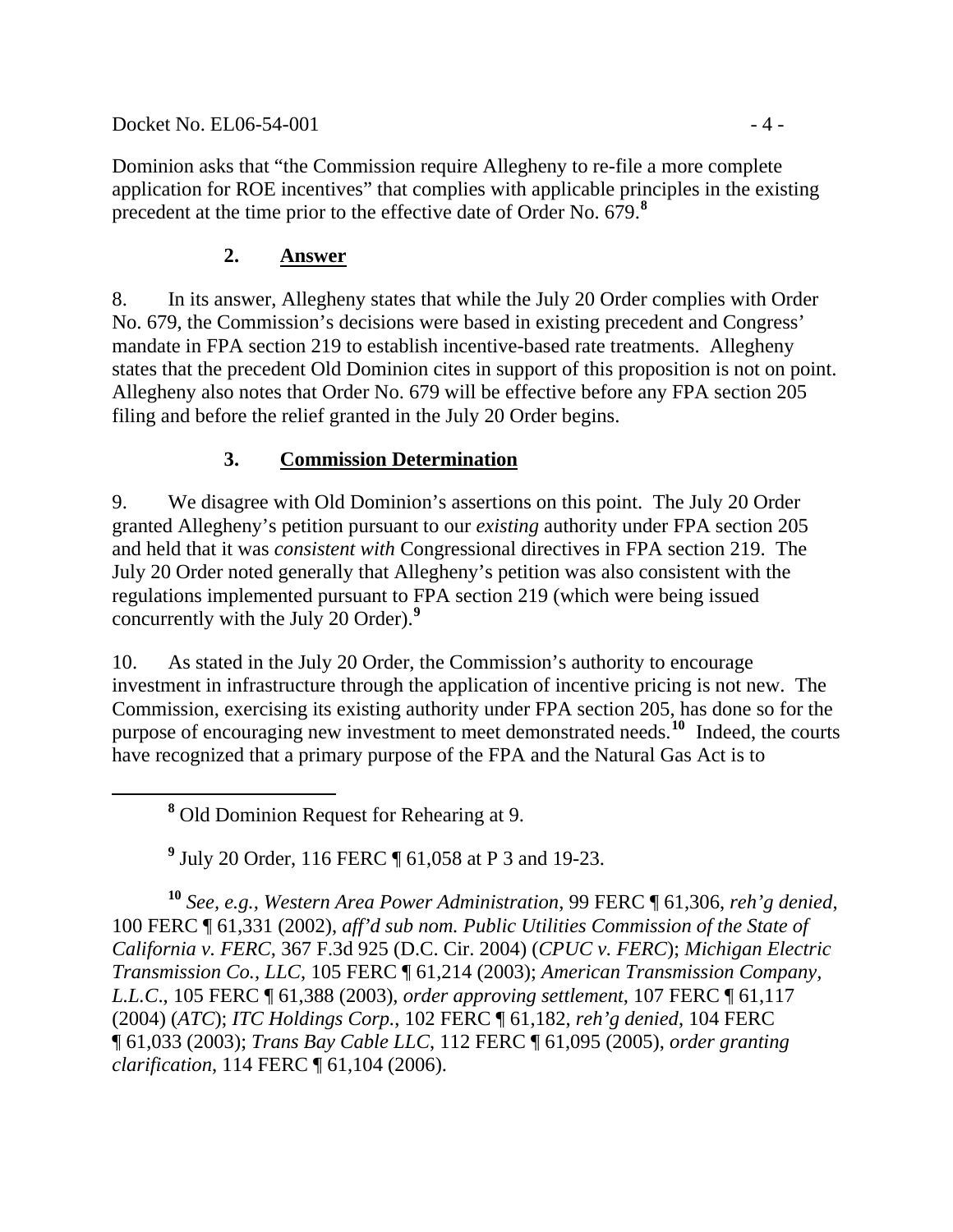### Docket No. EL06-54-001 - 5 -

encourage plentiful supplies of energy at reasonable prices, through, among other means, the development of needed infrastructure.**[11](#page-4-0)** As recently as June 2006, the U.S. Court of Appeals for the D.C. Circuit affirmed that the Commission has significant discretion within its ratemaking authority to consider both cost-related factors and policy-related factors (*e.g*., the need for new transmission investment). In *Maine Public Utilities Commission v. FERC,* the court reviewed the Commission's authority to approve incentive rates, holding that the Commission's determinations "involve matters of rate design, which are technical and involve policy judgments at the core of [the Commission's] regulatory responsibilities."**[12](#page-4-1)** The court further stated that, "the court's review of whether a particular rate design is just and reasonable is highly deferential."**[13](#page-4-2)** The court also rejected the argument that the Commission was required to calibrate the level of benefits that an incentive is designed to produce beyond a finding that the incentive at issue is within the zone of reasonableness.**[14](#page-4-3)**

11. While the regulations promulgated under FPA section 219 were not in effect at the time of the July 20 Order, we appropriately acknowledged the explicit directive from Congress to allow certain incentive-based rate treatments to encourage transmission investment for the purpose of ensuring reliability or reducing congestion. As indicated in the July 20 Order, FPA section 219 is a directive to the Commission to use its existing authority under FPA section 205 to allow incentive-based rate treatments and, *further*, provides some of the parameters of the incentives to be allowed in the particular rulemaking ordered under FPA section 219.**[15](#page-4-4)** In the July 20 Order we found that permitting the requested incentives would further the goals of FPA section 219 by providing, among other things, up-front regulatory certainty, rate stability and improved the cash flow for applicants.**[16](#page-4-5)**

<span id="page-4-0"></span> **<sup>11</sup>** *See, e.g., CPUC v. FERC*, 367 F.3d at 929, *citing NAACP v. FPC*, 425 U.S. 662, 670 (1976).

<span id="page-4-3"></span><span id="page-4-2"></span><span id="page-4-1"></span>**<sup>12</sup>** 454 F.3d 278, 287 (D.C. Cir. 2006) (*MPUC v. FERC*). *See also Permian Basin Area Rate Cases,* 390 U.S. 747 (1968).

**<sup>13</sup>** *MPUC v. FERC*, 454 F.3d at 287.

**<sup>14</sup>** *Id* at 287-89*.*

<span id="page-4-4"></span>**<sup>15</sup>** July 20 Order, 116 FERC ¶ 61,058 at P 2.

<span id="page-4-5"></span>**<sup>16</sup>** *Id.* P 75.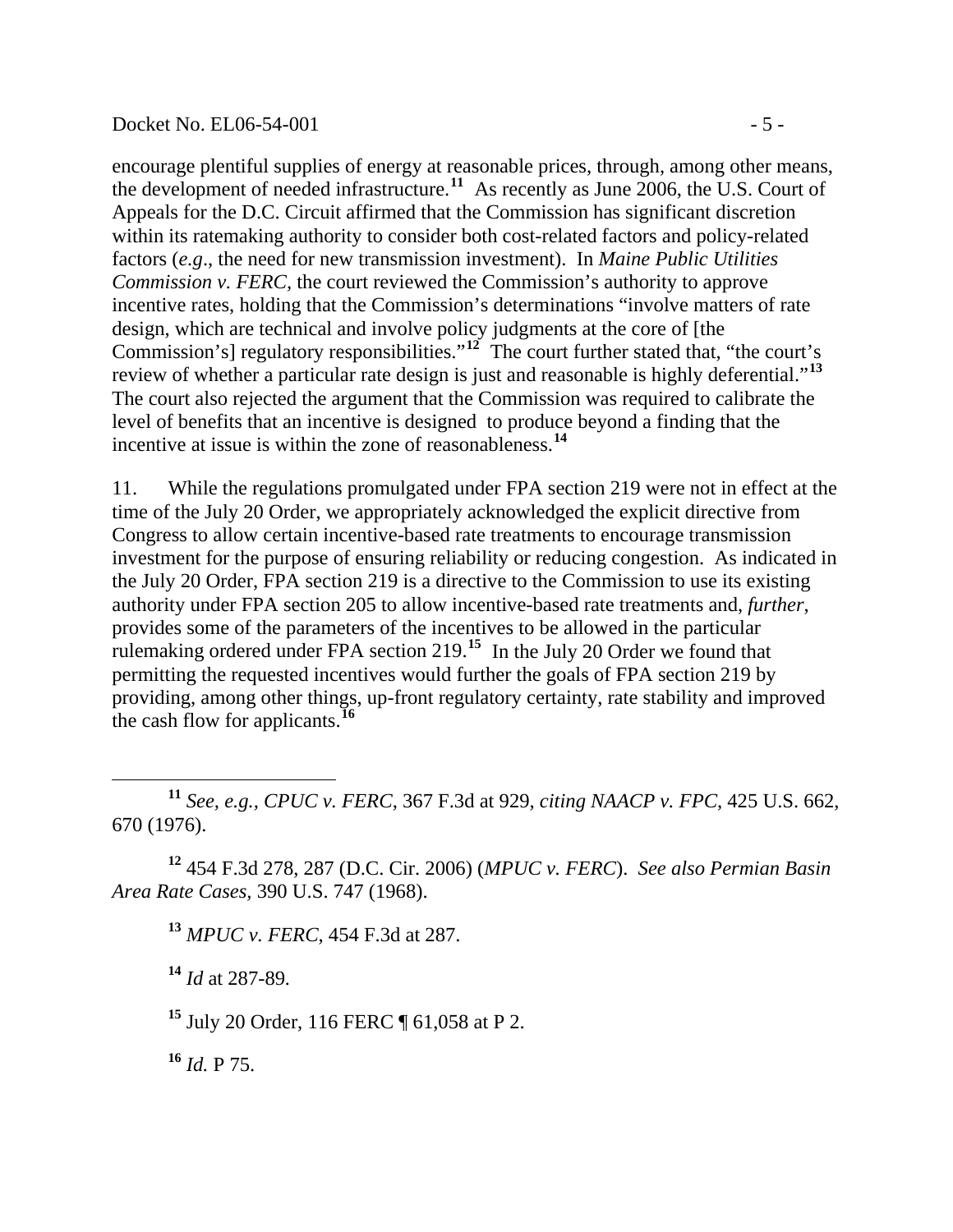## Docket No. EL06-54-001 - 6 -

12. Contrary to Old Dominion's contentions,**[17](#page-5-0)** the Commission did not use the Pricing Reform NOPR as the basis upon which to evaluate Allegheny's proposal. We disagree with the implication that the Commission would have found that "the mere issuance of the proposed rulemaking was enough to effectuate the change in this case."**[18](#page-5-1)** As the courts have made clear, "[a] notice of proposed rulemaking [has] no effect upon the existing regulations."<sup>[19](#page-5-2)</sup> Under our existing authority at the time of the July 20 Order, we determined that Allegheny had shown that its proposed incentive rate treatments were just and reasonable. However, we believe that the July 20 Order correctly pointed out that Allegheny's proposed incentive rate treatments also met the requirements of concurrently-issued Order No. 679. Meeting those requirements simply provided further indication as to why it was appropriate for the Commission to find that Allegheny's proposed incentives are just and reasonable. Moreover, complying with the requirements proposed in the Pricing Reform NOPR or ultimately adopted in Order No. 679 was neither mandatory for Allegheny nor dispositive of the Commission's decision in the July 20 Order.

# **C. Sufficiency of Evidence**

# **1. Request for Rehearing**

13. In its request for rehearing, Old Dominion contends that the proposed incentives cannot be approved unless Allegheny's application demonstrates that, *inter alia*: (1) the requested rate increase is needed and is no more than is necessary for the stated purpose; (2) the cost of its non-cost incentives is outweighed by the benefits customers will receive; and (3) the proposed rate incentive mechanism will directly result in the desired outcome.**[20](#page-5-3)**

14. As to the ROE rate incentive treatment, Old Dominion argues that the proposed incentives cannot be approved because: (a) "Allegheny never claims that an incentive ROE is *required* in order to attract investment in the Project;"**[21](#page-5-4)** (b) "Allegheny makes no

**<sup>17</sup>** Old Dominion Request for Rehearing at 7-9.

<span id="page-5-3"></span><span id="page-5-2"></span><span id="page-5-1"></span><span id="page-5-0"></span>**<sup>18</sup>** *Public Service Company of Indiana, Inc. v. FERC*, 584 F.2d 1084, 1088 n.6 (D.C. Cir. 1978).

**<sup>19</sup>** *Id.* at 1087.

**<sup>20</sup>** Old Dominion Request for Rehearing at 7-8.

<span id="page-5-4"></span>**<sup>21</sup>** *Id.* at 5 (emphasis in the original).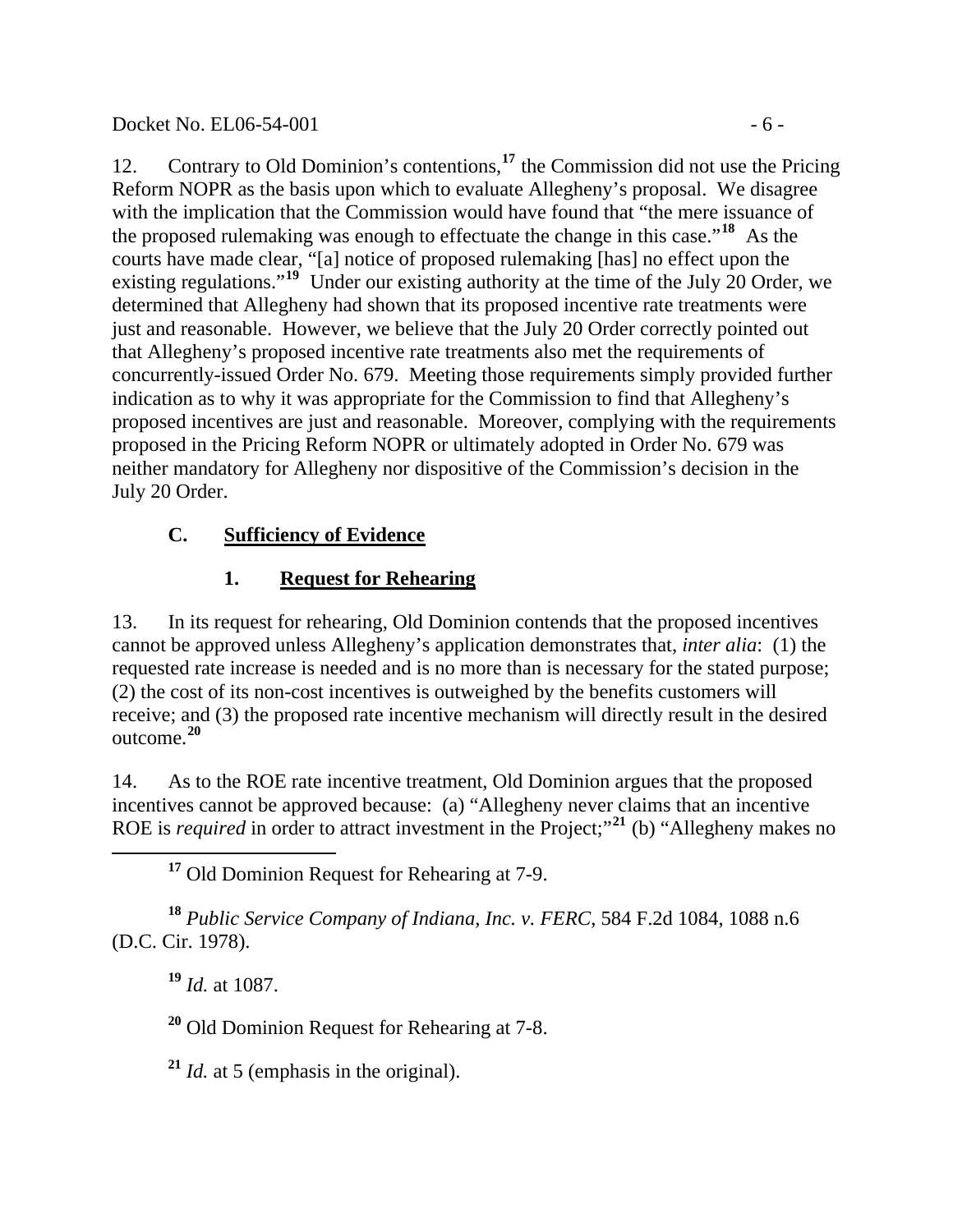Docket No. EL06-54-001 - 7 -

effort to calibrate the level of increased ROE requested to enhanced capital attraction;"**[22](#page-6-0)** and (c) "Allegheny does not claim that but for an enhanced ROE it would not proceed with the project."<sup>[23](#page-6-1)</sup>

15. Old Dominion also contends that the other incentives approved by the Commission for Allegheny significantly reduce the risk associated with the project, but that reduction was not considered in the grant of ROE approval.

16. Old Dominion requests that the Commission defer approval of the rate incentives until Allegheny makes its full FPA section 205 filing. Old Dominion maintains that, at that time, "a thorough review" of the costs and benefits of the rates, including the rate incentives will be done to ensure that the rates and incentives are just and reasonable.**[24](#page-6-2)**

17. Old Dominion argues that Allegheny's petition failed to provide sufficient information to support a conclusion that its incentive rate treatments are just and reasonable. Specifically, Old Dominion seeks: (a) "further information on the level and type of CWIP costs for which it seeks pre-approval to collect;" (b) "information to address [its] concerns regarding amortization of expensed capital costs;" and (c) hearing procedures to resolve these concerns.**[25](#page-6-3)**

18. Old Dominion argues that the Commission erred by not setting a trial-type evidentiary hearing to determine whether the proposed incentives are unjust and unreasonable, as there are genuine issues of material fact that can only be resolved through such a process. Old Dominion asks the Commission to establish trial-type evidentiary hearing procedures to determine whether incentive rate treatment is necessary for the proposed Project and, if so, the level of rate necessary to ensure adequate equity capital while ensuring that the ultimate rates are no higher than necessary as well as to determine whether the proposed incentives are unjust and unreasonable.

**<sup>22</sup>** *Id.* **<sup>23</sup>** *Id.* **<sup>24</sup>** *Id.* at 1. **<sup>25</sup>** *Id.* at 11.

<span id="page-6-3"></span><span id="page-6-2"></span><span id="page-6-1"></span><span id="page-6-0"></span> $\overline{a}$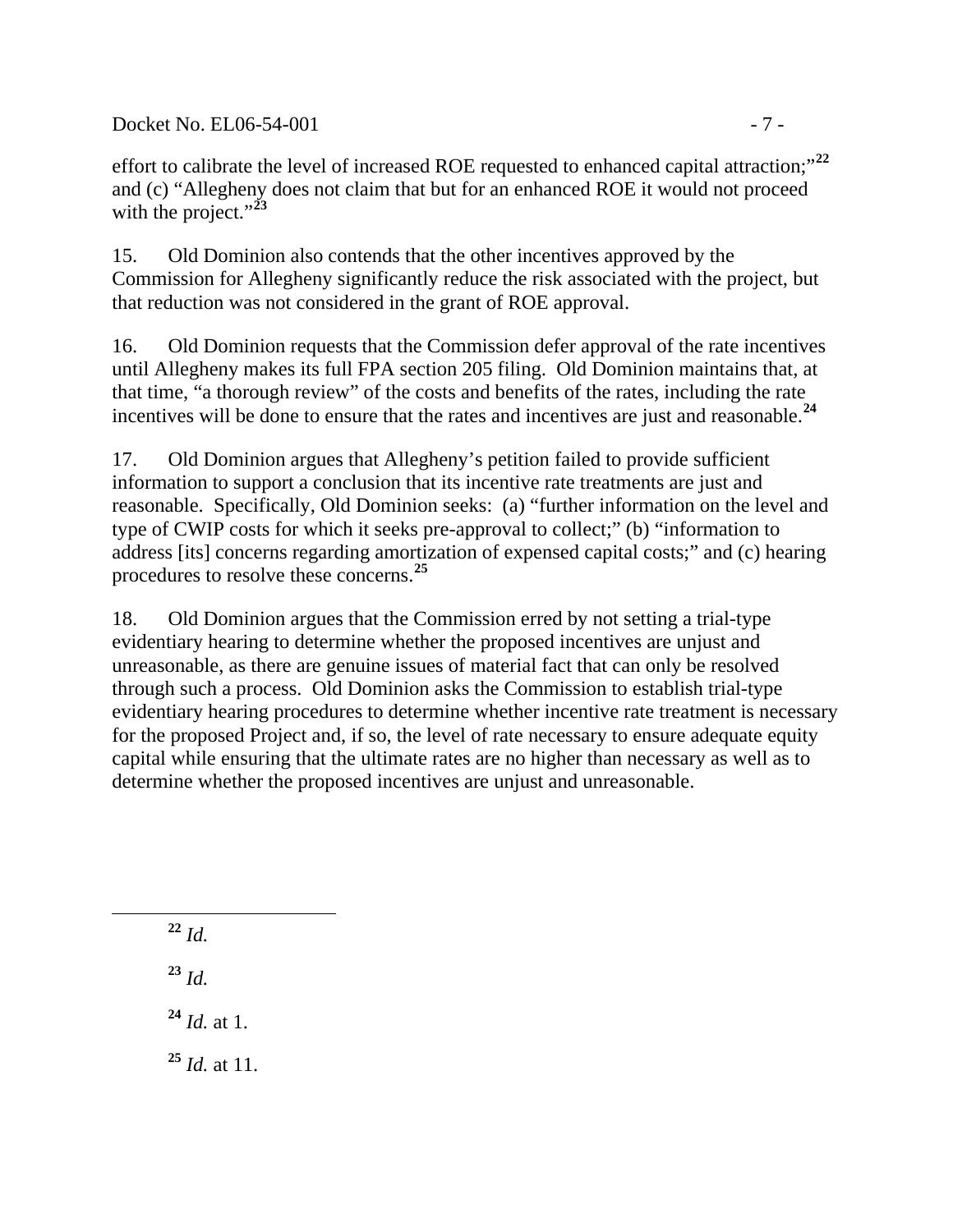# **2. Answer**

19. Allegheny argues that it has provided sufficient information to justify its incentive proposals under the FPA, maintaining that its petition meets the requirements under Commission precedent. Allegheny argues that the record demonstrates "what is required to obtain new capital for the project and why it would be infeasible to raise the required capital to support the project without the requested incentives."**[26](#page-7-0)** Allegheny also argues that the sufficiency of the evidence provided in its original petition, its further compliance with section 219 of the FPA and Order No. 679, as well as Congress' mandate in FPA section 219, mitigates the need for an evidentiary hearing.

# **3. Commission Determination**

20. We will deny Old Dominion's request for rehearing. We find that Allegheny has provided sufficient information to permit the Commission to approve the proposed rate incentive treatment under FPA section 205 and existing precedent, subject to Allegheny's demonstration of the justness and reasonableness of Allegheny's overall rates in a subsequent FPA section 205 filing. That our approval was consistent with the directives set forth by FPA section 219 does not change this.**[27](#page-7-1)** We disagree that additional demonstrations, such as whether the incentive rate treatment will directly result in the desired outcome, whether "but for" an enhanced ROE Allegheny would not proceed with the proposed Project or whether the cost of the incentives outweighs the benefits to be received by customers, are necessary.**[28](#page-7-2)** The Commission has broad authority to provide incentive rate treatments; and the requirement that the resulting rates be just and reasonable does not require "but for" tests, as the courts have recognized.**[29](#page-7-3)** Indeed, Congress did not direct such a requirement in FPA section 219.

**<sup>26</sup>** Allegheny Answer at 3.

<span id="page-7-1"></span><span id="page-7-0"></span>**<sup>27</sup>** FPA section 219 does not simply "codify" our legal authority; it requires us to take affirmative action to promote new investment. The Commission's actions on the Allegheny petition are consistent with FPA sections 205 and 219.

<span id="page-7-2"></span>**<sup>28</sup>** Order No. 679-A, 117 FERC ¶ 61,345 at P 25-26 (reaffirming Order No. 679's rejection of a "but for" test as inconsistent with Congressional intent in enacting FPA section 219).

<span id="page-7-3"></span>**<sup>29</sup>** *See Permian Basin Area Rate Cases*, 390 U.S. at 791-92; *CPUC v. FERC*, 367 F.3d at 929; *see also* Order No. 679-A, 117 FERC ¶ 61,345 at P 39 (stating that the courts have held that the Commission may consider non-cost factors in setting rates).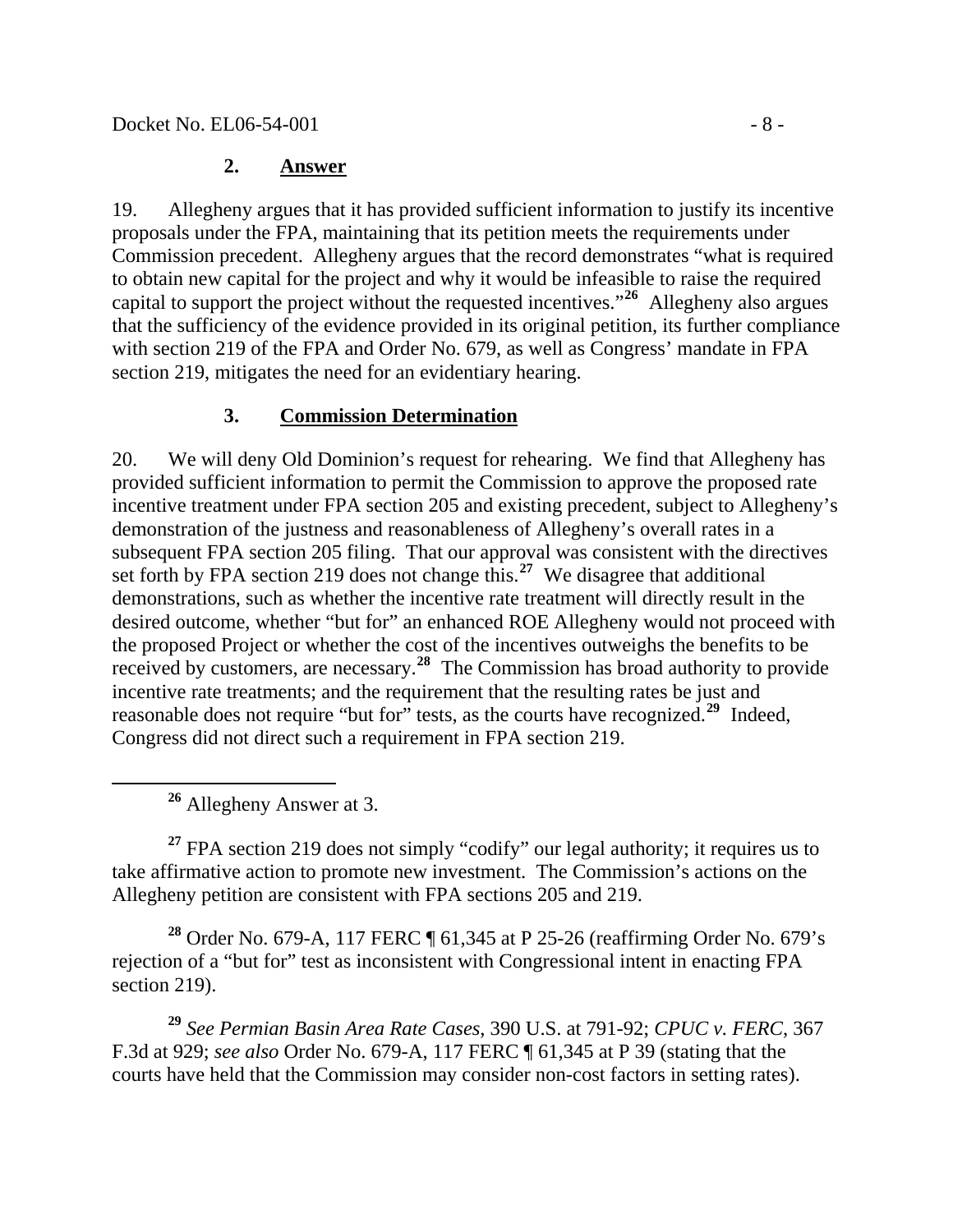### Docket No. EL06-54-001 - 9 -

21. In response to Old Dominion's argument that Allegheny has not demonstrated that the proposed incentives are necessary to attract capital, we note that Allegheny is under no obligation under either FPA section 205 or FPA section 219 to establish that the incentives requested are necessary. Indeed, to require an applicant to demonstrate that a proposed incentive is necessary to ensure an investment is made is the equivalent of a "but for" test that we have previously rejected.**[30](#page-8-0)** Nonetheless, Allegheny has adequately established a nexus between the incentives requested and the proposed Project.**[31](#page-8-1)** For example, Allegheny explained that the proposed Project is not the ordinary transmission investment but rather presents special risks that merit an ROE at the high end of the zone of reasonableness. Allegheny offered that the length, scope, and multi-state nature of the proposed Project present substantial risks and challenges in siting and obtaining the required permits, and that in addition to the risk associated with the proposed Project, it will require an enormous investment (preliminary cost estimates for Allegheny's portion of the proposed Project and other upgrades are approximately \$820 million and is estimated to take seven years to complete)**[32](#page-8-2)** and thereby presents financing challenges not faced by the ordinary transmission investment. Further, unlike the ordinary transmission project, Allegheny is under no state obligation to construct the line. Allegheny has provided adequate justification for its requested incentives.

22. To the extent that Old Dominion seeks rehearing of the Commission's approval of Allegheny's proposed *rates*, Old Dominion misinterprets the July 20 Order. As noted above, while the July 20 Order granted Allegheny its proposed *rate incentive treatment*, it did not make a decision regarding any specific rates.**[33](#page-8-3)** The July 20 Order clearly stated that Allegheny must propose and support a particular ROE in its FPA section 205 filing.

**<sup>30</sup>** *See supra* note 28.

<span id="page-8-0"></span> $\overline{a}$ 

<span id="page-8-1"></span>**<sup>31</sup>** We note that the July 20 Order did find that Allegheny demonstrated a nexus between each incentive sought and its proposed Project (*i.e.*, that each incentive was rationally related to the proposed investment). July 20 Order, 116 FERC ¶ 61,058 at P 23. As the Commission determined in Order No. 679-A, applicants must demonstrate that the total package of incentives is tailored to the demonstrable risks or challenges faced by applicant in undertaking the project. Order No. 679-A, 117 FERC ¶ 61,345 at P 6, 21, 27.

<span id="page-8-3"></span><span id="page-8-2"></span>**<sup>32</sup>** We note that the seven year time frame is based on the predictions for the proposed Project as set forth in Allegheny's original petition. The proposed Project, as modified by the RTEP process, is anticipated to be complete in five years.

**<sup>33</sup>** July 20 Order, 116 FERC ¶ 61,058 at P 23, 65.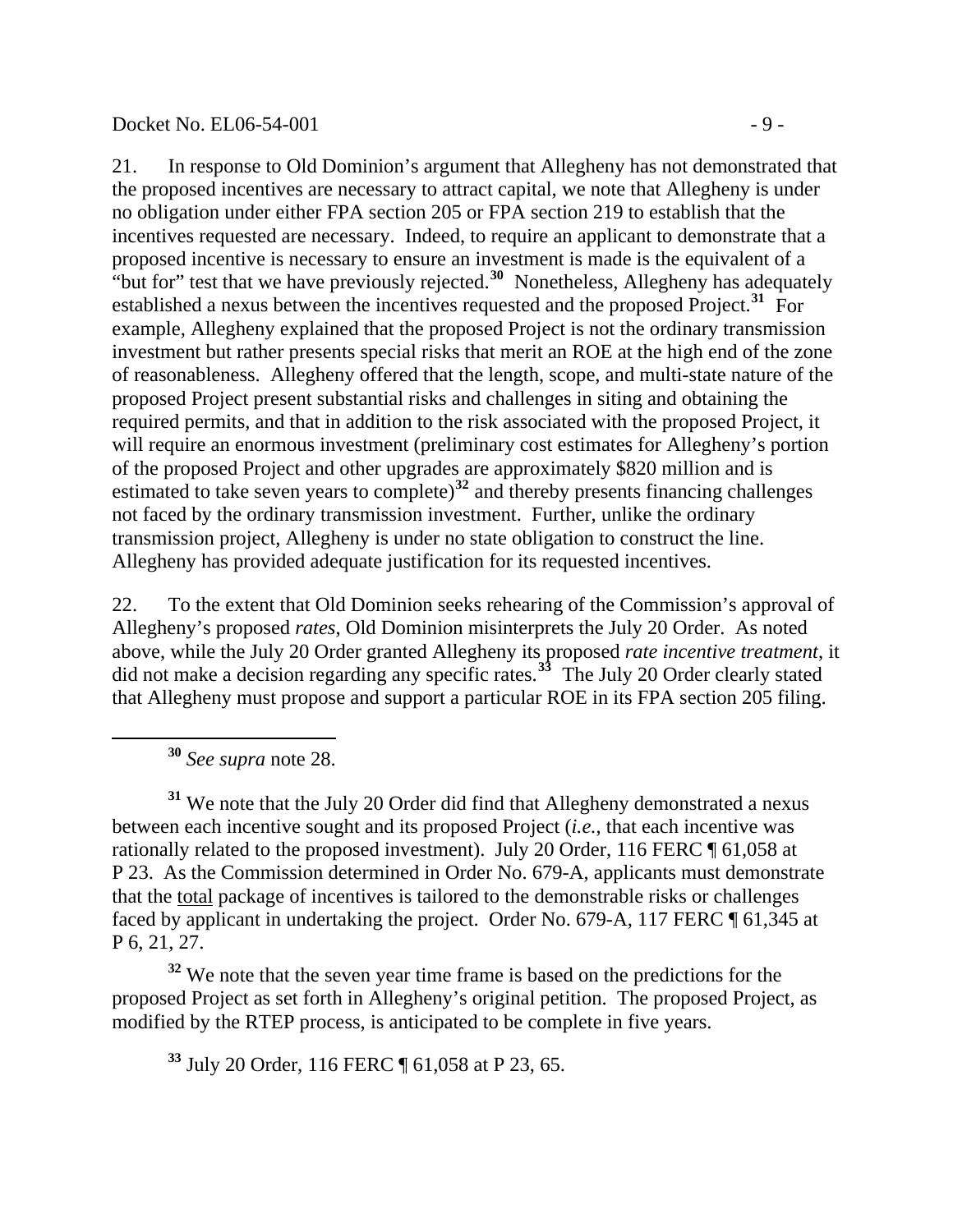### Docket No. EL06-54-001 - 10 -

Accordingly, the Commission reserved its determination regarding the justness and reasonableness of Allegheny's specific ROE for a FPA section 205 filing, which Allegheny stated it will make in the future. In that FPA section 205 proceeding, Allegheny's overall range of reasonableness will be established, as well as a determination of where within that range its ROE should be set.**[34](#page-9-0)** This is consistent with the Commission's recent clarification that it "do[es] not intend to grant incentive returns 'routinely' or that, when granted, they will always be at the 'top' of the zone of reasonableness. Rather, each applicant will, first, be required to justify a higher ROE under the [required] nexus test and, second, to justify where in the zone of reasonableness that return should lie."**[35](#page-9-1)** Because the Commission granted Allegheny's request for an incentive ROE at the upper end of the range of reasonableness in the July 20 Order,**[36](#page-9-2)** the FPA section 205 proceeding would establish where in the upper end the ROE would fall – whether at the top end or at a different point in the upper end of the range.**[37](#page-9-3)**

23. Moreover, as discussed in the July 20 Order, any person who seeks a binding Commission determination concerning a proposed transaction may file a petition for declaratory order under Rule 207 of the Commission's regulations.**[38](#page-9-4)** The fact that the approach taken by Allegheny was consistent with the Commission's proposal in the Pricing Reform NOPR and ultimate determination in Order No. 679 did not affect Allegheny's ability to file a petition for declaratory order nor influence the Commission's determination as to whether the proposed rate incentives are just and reasonable.

24. We disagree with Old Dominion's assertion that the Commission should not have approved Allegheny's proposed incentives until after Allegheny submits its full FPA section 205 filing. Petitions for declaratory orders allow an applicant to receive upfront guidance from the Commission and can be an especially valuable tool for an entity undertaking a significant transmission project. An applicant can obtain an order from the Commission indicating which incentives its project qualifies for before making a FPA section 205 filing and prior to commencing siting, permitting and investing in new facilities. Allegheny must file with the Commission under section 205 of the FPA to put

**<sup>34</sup>** Order No. 679-A, 117 FERC ¶ 61,345 at P 68.

**<sup>35</sup>** *Id.* P 67.

<span id="page-9-2"></span><span id="page-9-1"></span><span id="page-9-0"></span> $\overline{a}$ 

**<sup>36</sup>** July 20 Order, 116 FERC ¶ 61,058 at P 60-69.

<span id="page-9-3"></span>**<sup>37</sup>** *See* Order No. 679-A, 117 FERC ¶ 61,345 at P 68.

<span id="page-9-4"></span>**<sup>38</sup>** July 20 Order, 116 FERC ¶ 61,058 at P 38.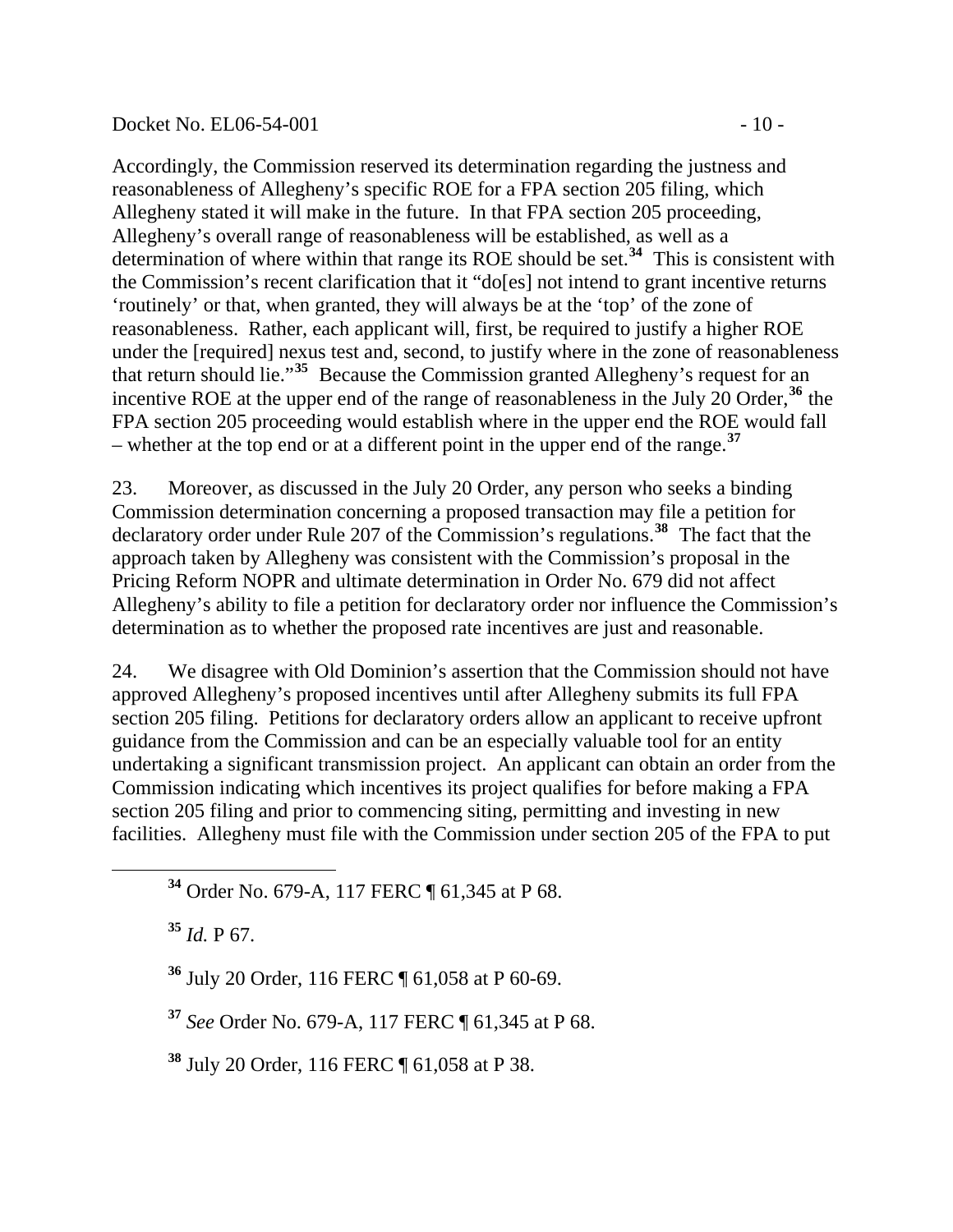## Docket No. EL06-54-001 - 11 -

rates into effect and must demonstrate that its overall rate, including incentives, is just and reasonable in its FPA section 205 filing. This provides all interested parties with an opportunity to comment, and the Commission will evaluate whether the rate is just and reasonable and not unduly discriminatory or preferential.

25. Finally, we also disagree that the Commission should have set a trial-type evidentiary hearing in this proceeding. Interested parties have been afforded an opportunity to present their positions and Allegheny provided sufficient evidence for the Commission to approve Allegheny's proposed incentive rate treatments.

## **D. Showing Required for CWIP and Pre-Construction/Pre-Operating Cost Incentives**

# **1. Request for Rehearing**

26. Old Dominion argues that the Commission erred in approving Allegheny's planned treatment of CWIP and pre-construction/pre-operating costs, arguing that the Commission's approval was "cursory" and "did not completely address Old Dominion's concerns."**[39](#page-10-0)**

27. Old Dominion argues that Allegheny's petition did not contain sufficient information to demonstrate that its proposals are just and reasonable and that the costs it undertakes are prudently incurred. Old Dominion submits that further information is needed regarding the level and types of costs that Allegheny seeks to recover, as Allegheny appears to believe that all pre-construction/pre-operation costs are eligible for inclusion. Old Dominion argues that expensed capital costs should be appropriately amortized over a reasonable period of years to minimize the rate impact on transmission customers and to dilute the inequity of requiring current customers to fund costs associated with assets that will provide service for decades to come. As an example, Old Dominion argues that it is not clear whether the costs that Allegheny proposes to expense would be associated with long-lived assets. Old Dominion maintains that "[e]xpensing such costs would raise serious inter-generational equity concerns since these types of facilities have extremely long service lives as compared to the shorter term amortization periods for expensed items."**[40](#page-10-1)**

<span id="page-10-0"></span>**<sup>39</sup>** Old Dominion Request for Rehearing at 9.

<span id="page-10-1"></span>**<sup>40</sup>** *Id.* at 9-10.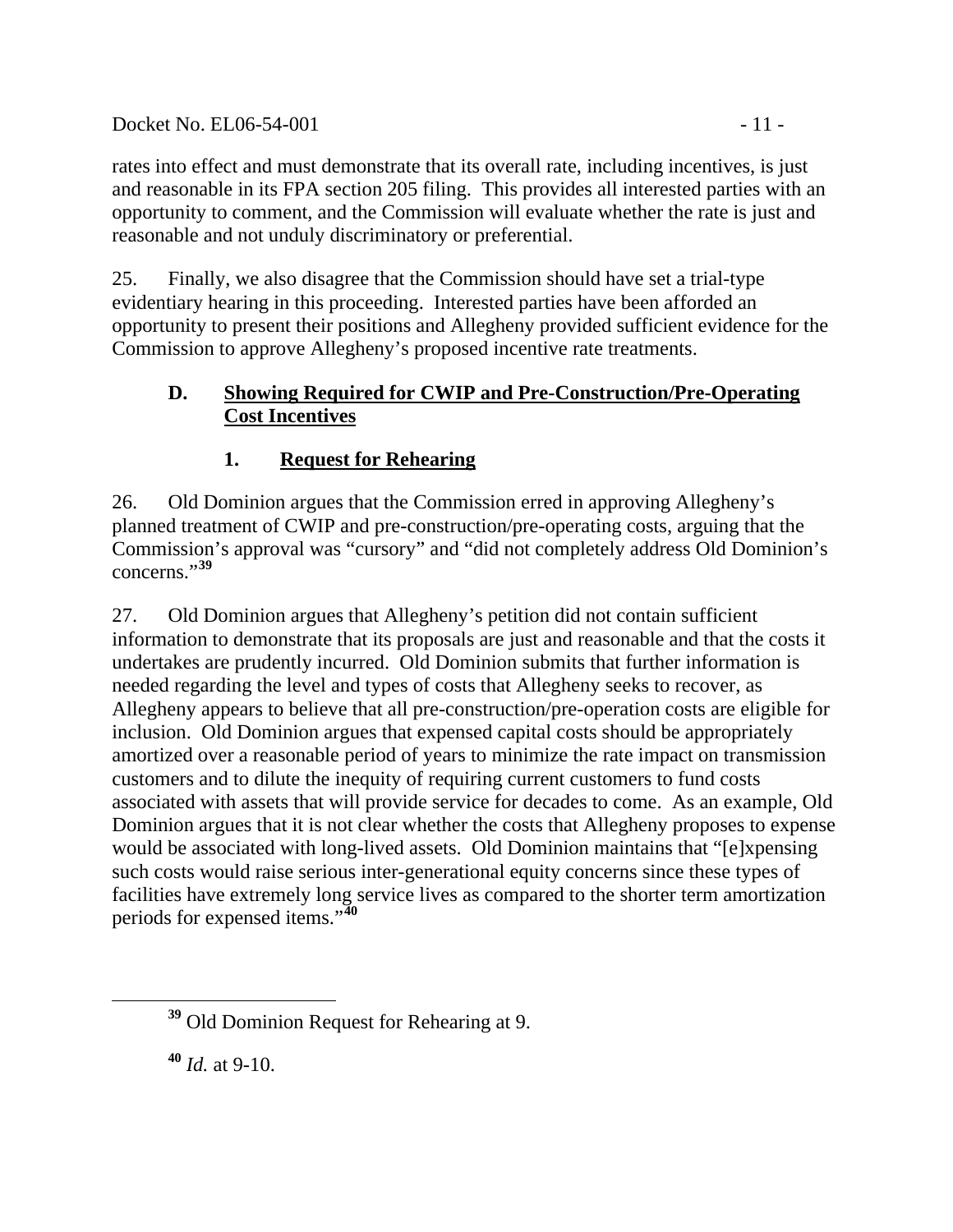Docket No. EL06-54-001 - 12 -

28. Old Dominion also argues that the Commission erred in failing to require Allegheny to refund any CWIP and pre-construction/pre-operating expenses that have been expensed in the event that the proposed Project is cancelled or abandoned due to factors *within* Allegheny's control.

# **2. Answer**

29. Allegheny argues that the Commission was correct in approving its proposed rate incentives as to CWIP and pre-commercial expenses based on historical precedent and the factual record presented in the proceeding. Allegheny argues that the Commission appropriately found that "the CWIP incentive and expensing and current recovery of pre-commercial costs will help to raise the necessary capital and provide the cash flow necessary to undertake a project this large. The Commission also noted that without CWIP, the cost of service at the in-service date to ratepayers will ultimately be higher. The actual effect of CWIP is revenue neutral."**[41](#page-11-0)**

30. Allegheny argues that the remainder of Old Dominion's arguments are not appropriately made at this time. Allegheny argues that the treatment of costs in the event of abandonment or cancellation due to factors within Allegheny's control can be addressed if and when such an event occurs. Allegheny maintains that the types of costs included will be addressed at the FPA section 205 stage if such an event occurs.

31. With respect to Old Dominion's inter-generational equity concerns, Allegheny argues that Order No. 679 adequately addresses those concerns. Allegheny adds that Old Dominion's proposal for the amortization of expensed capital costs "would make rate incentives almost impossible to obtain – in contravention of a Congressional mandate – and would result in rate shock."**[42](#page-11-1)**

32. With respect to Old Dominion's argument that expensed capital costs should be amortized, Allegheny argues that its proposed expensing treatment, as approved by the Commission in the July 20 Order is beneficial to the consumer. "The ability of [Allegheny] to expense these items currently avoids the need to capitalize the assets, and consequently the booking of [Allowance for Funds Used During Construction (AFUDC)], a situation that is revenue neutral to ratepayers."**[43](#page-11-2)**

<span id="page-11-1"></span>**<sup>42</sup>** *Id.* at 7.

<span id="page-11-2"></span>**<sup>43</sup>** *Id.* at 7-8.

<span id="page-11-0"></span>**<sup>41</sup>** Allegheny Answer at 6-7.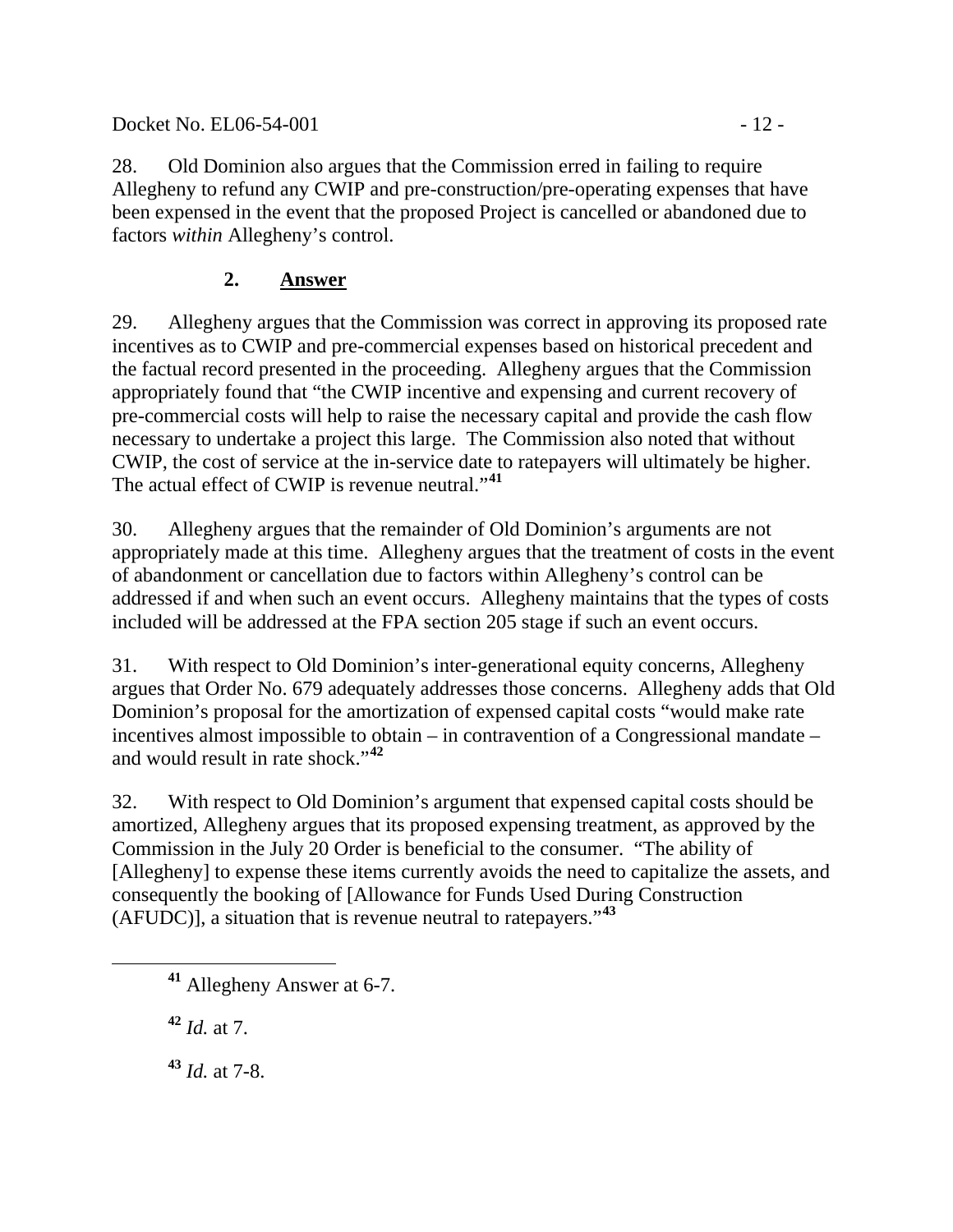# **3. Commission Determination**

33. Old Dominion essentially raises no new arguments on rehearing. Old Dominion again asserts that the Commission's approval was cursory. This ignores the substance of the Commission's ruling addressing the proposal on its merits. It also ignores our existing policy on CWIP; a policy that has undergone judicial review. Old Dominion does not explain how the Commission's existing policy creates an unjust or unreasonable rate. Old Dominion also does not address how the Commission erred in requiring that Allegheny demonstrate the overall justness and reasonableness of any future rate recovery in its future FPA section 205 filing.**[44](#page-12-0)** In fact, Old Dominion does not explain how the Commission's adherence to existing policy is arbitrary or capricious.

34. The concept of earning a return on CWIP in rate base is not new to this Commission,**[45](#page-12-1)** and in fact, has posed a strong stimulus for investment in much needed infrastructure. We have consistently upheld the need for CWIP in rate base as in the public interest, to mitigate rate shock to consumers.**[46](#page-12-2)**

35. As we stated in the July 20 Order, without CWIP in rate base, a new plant has no direct effect on consumer prices until it begins to provide service.**[47](#page-12-3)** Without recovery of CWIP, when the project goes into service, consumers' rates reflect the costs and return associated with the plant, as well as an AFUDC. The preliminary cost estimates for Allegheny's portion of the proposed Project and other upgrades are approximately \$820 million and is estimated to take seven years to complete. If the Commission did not permit Allegheny to recover CWIP in rate base, all of Allegheny's cost of borrowing

**<sup>44</sup>** July 20 Order, 116 FERC ¶ 61,058 at P 37.

<span id="page-12-1"></span><span id="page-12-0"></span>**<sup>45</sup>** *See Construction Work In Progress for Public Utilities; Inclusion of Costs in Rate Base,* Order No. 298, 48 Fed. Reg. 24,323 (June 1, 1983), FERC Stats. & Regs. ¶ 30,455, *order on reh'g*, Order No. 298-A, 48 Fed. Reg. 46,012 (Oct. 11, 1983), FERC Stats. & Regs. P 30,500 (1983), *order on reh'g*, Order No. 298-B, 48 Fed. Reg. 55,281 (Dec. 12, 1983), FERC Stats. & Regs. ¶ 30,524 (1983). *See also Boston Edison Company*, 109 FERC ¶ 61,300 (2004), *order on reh'g*, 111 FERC ¶ 61,266 (2005) (*Boston Edison*); *ATC*, *supra* note 10; *Northeast Utilities Service Company*, 114 FERC ¶ 61,089 (2006).

**<sup>46</sup>** *See supra* note 45.

<span id="page-12-3"></span><span id="page-12-2"></span>**<sup>47</sup>** July 20 Order, 116 FERC ¶ 61,058 at P 78 (citing Order No. 298, FERC Stats. & Regs. ¶ 30,455, at 30,499). Old Dominion does not dispute this finding.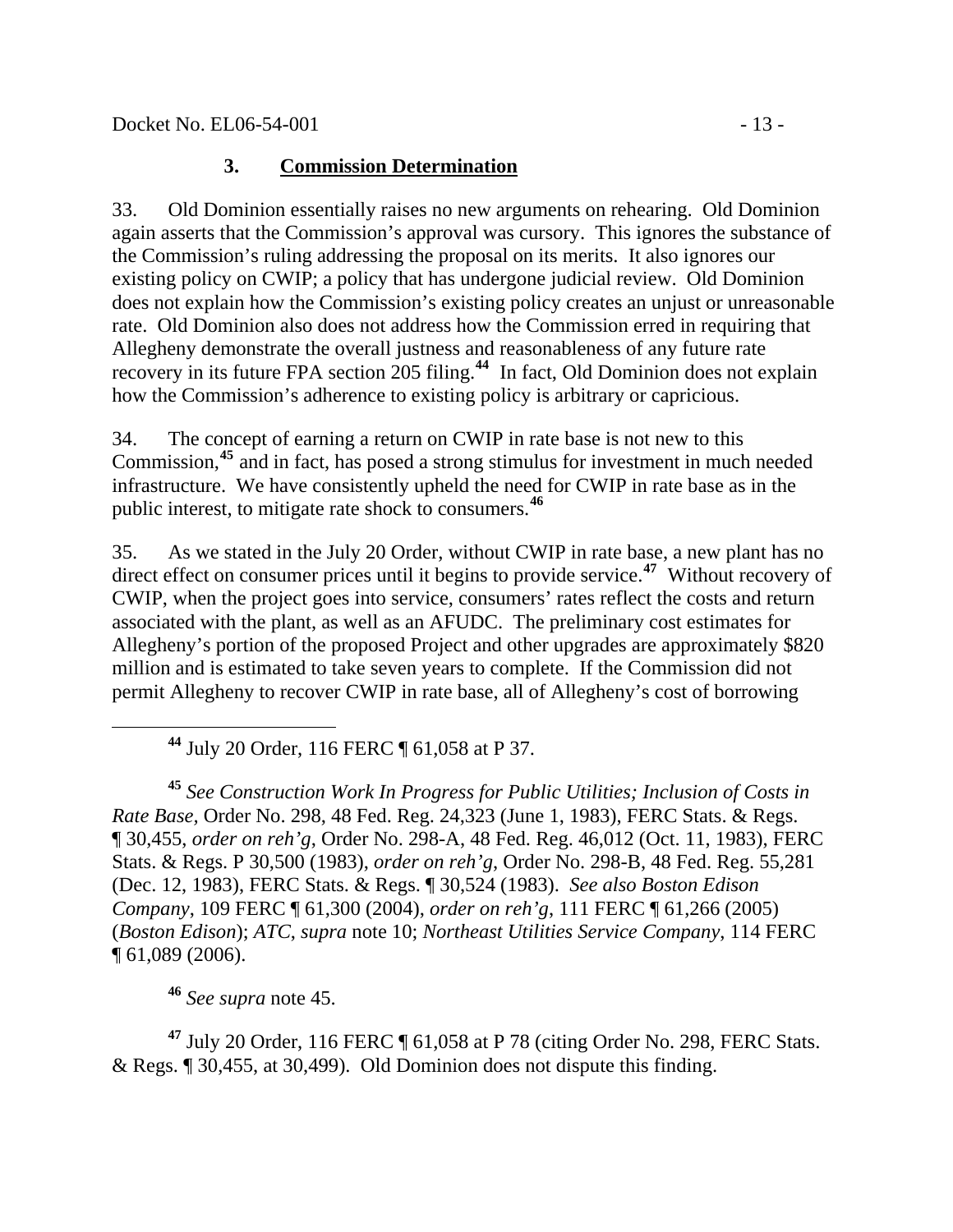## Docket No. EL06-54-001 - 14 -

would be accrued over seven years and then capitalized once the project goes into service, along with a return of the investment cost through depreciation. Therefore, as Order No. 298 explains, a large project such as the Allegheny proposed Project has the potential to produce a rate shock for consumers that is both extraordinarily large and sudden.<sup>[48](#page-13-0)</sup> By permitting Allegheny to recover CWIP, the Commission is mitigating this rate shock to consumers.

36. We clarify that the CWIP costs recovered through rates only represent the return on rate base for facilities under construction. Therefore, CWIP does not recover depreciation costs associated with transmission facilities. Also, the costs of the facilities are not recovered over a short period of time. Rather, depreciation costs of the new facilities are recovered when the facilities go into service, and are depreciated over the life of the facilities or a shorter period if requested and granted by the Commission.

37. Finally, we reject Old Dominion's request that the Commission direct Allegheny to adopt the condition that, if the proposed Project is cancelled due to factors *within* Allegheny's control, CWIP and pre-construction/pre-operating costs must be refunded.**[49](#page-13-1)** We find that Old Dominion's request for refunds in the event of Allegheny's abandonment is premature. Old Dominion has not shown that this issue is ripe for resolution. We agree with Allegheny that any such decision would depend on facts not yet established.**[50](#page-13-2)**

## **E. Duplicative Incentives**

## **1. Request for Rehearing**

38. Old Dominion argues that the Commission erred in ignoring the argument raised in its protest regarding the potentially duplicative nature of the rate incentives requested by Allegheny. In particular, Old Dominion claims that, to the extent that a prospective

**<sup>50</sup>** *See* Allegheny Answer at 6.

<span id="page-13-0"></span>**<sup>48</sup>** July 20 Order, 116 FERC ¶ 61,058 at P 78 (citing Order No. 298, FERC Stats. & Regs. ¶ 30,455, at 30,499).

<span id="page-13-2"></span><span id="page-13-1"></span>**<sup>49</sup>** We note, however, that Order No. 679-A provides that if an applicant has been granted authority to recover CWIP or abandoned plant, and subsequently the applicant's project is abandoned, the applicant will not be required to refund the prudently-incurred costs. Order No. 679-A, 117 FERC ¶ 61,345 at P 115-16.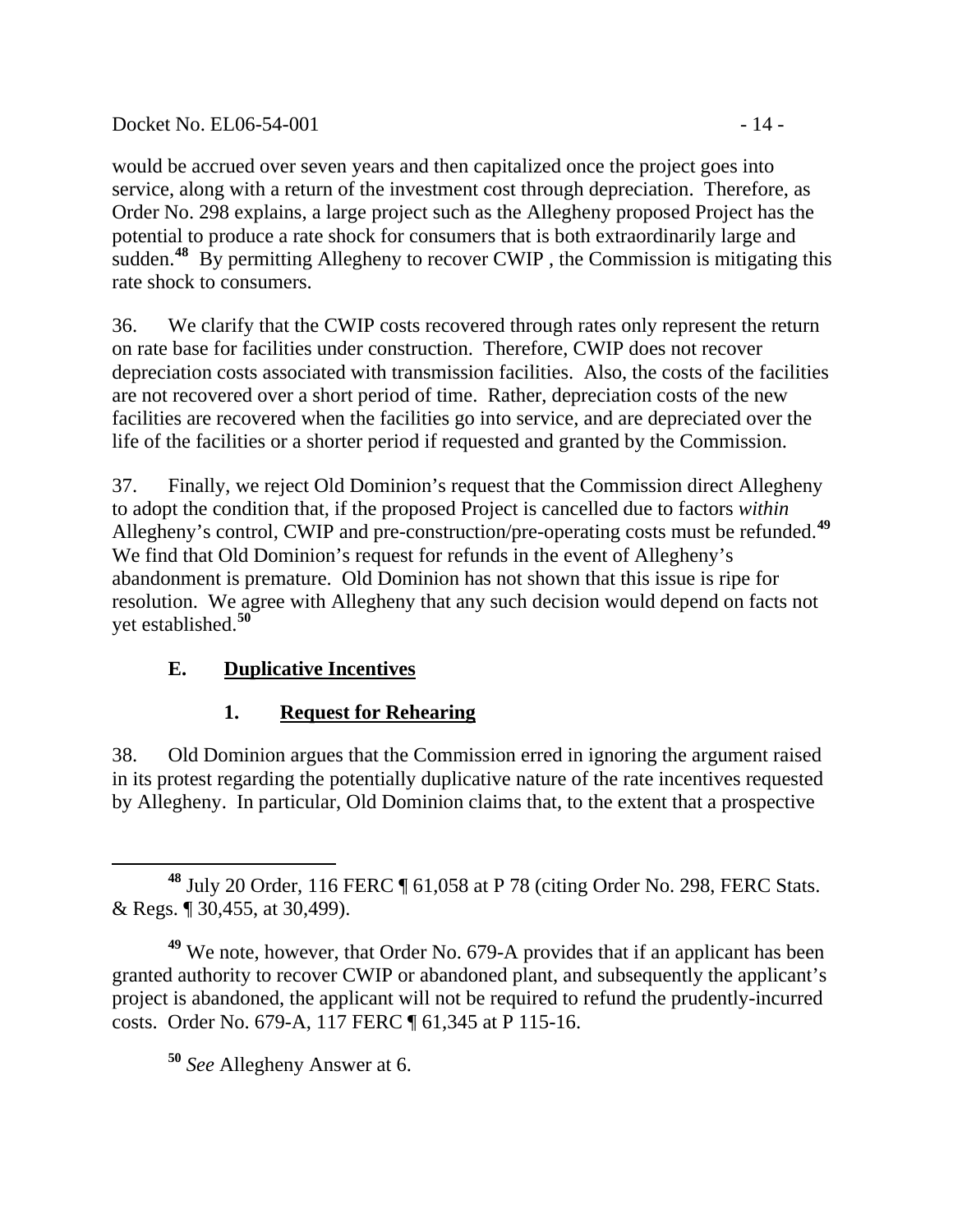Docket No. EL06-54-001 - 15 -

investor perceives an investment in the proposed Project to be more secure as a result of recovery of CWIP and pre-construction/pre-operating costs, an ROE rate incentive may be unjustified.

## **2. Commission Determination**

39. As stated in the July 20 Order, the incentive rate treatments requested by Allegheny are not mutually exclusive.<sup>[51](#page-14-0)</sup> This finding is consistent with precedent that has upheld use of multiple incentives,<sup>[52](#page-14-1)</sup> Congress' directive to the Commission in FPA section 219 to establish incentive-based rate treatments to construct new transmission, and with Order No. 679. The Commission has, in prior cases,**[53](#page-14-2)** approved multiple rate incentives for particular projects. This is consistent with our interpretation of FPA section 219 as authorizing the Commission to approve more than one incentive rate treatment to an applicant proposing a new transmission project, as long as each incentive is justified by a showing that it satisfies the requirements of FPA section 219 and that there is a nexus between the incentives being proposed and the investment being made. Here, Allegheny explained why it sought each incentive and how it was relevant to its proposed Project. Thus, the incentives approved by the Commission were shown to have a nexus between the incentives sought and the proposed Project and was made contingent on a presumption that the proposed Project provided either enhanced reliability or reduced congestion.

40. That being said, we recognize Old Dominion's concern that the assurance of rate incentive treatments such as the recovery of CWIP and pre-construction/pre-operating costs may result in a lowered risk assessment that would affect the need for an ROE rate incentive to compensate for that risk.**[54](#page-14-3)** We do not believe, however, that is the case here. Allegheny has demonstrated that the ROE rate incentive is appropriate. The

**<sup>51</sup>** July 20 Order, 116 FERC ¶ 61,058 at P 66.

**<sup>52</sup>** *Boston Edison*, *supra* note 45.

<span id="page-14-2"></span><span id="page-14-1"></span><span id="page-14-0"></span>**<sup>53</sup>** *Trans-Elect, Inc.*, 98 FERC ¶ 61,142, *reh'g denied*, 98 FERC ¶ 61,368 (2002), *appeal dismissed*, *Transmission Agency of Northern California v. FERC*, No. 05-1400 (D.C. Cir., Mar. 13, 2006) (unpublished); *ATC*, *supra* note 10; *CPUC v. FERC*, *supra* note 10.

<span id="page-14-3"></span>**<sup>54</sup>** Order No. 679-A, 117 FERC ¶ 61,345 at P 6 ("If some of the incentives in the package reduce the risks of the project, that fact will be taken into account in any request for an enhanced ROE.").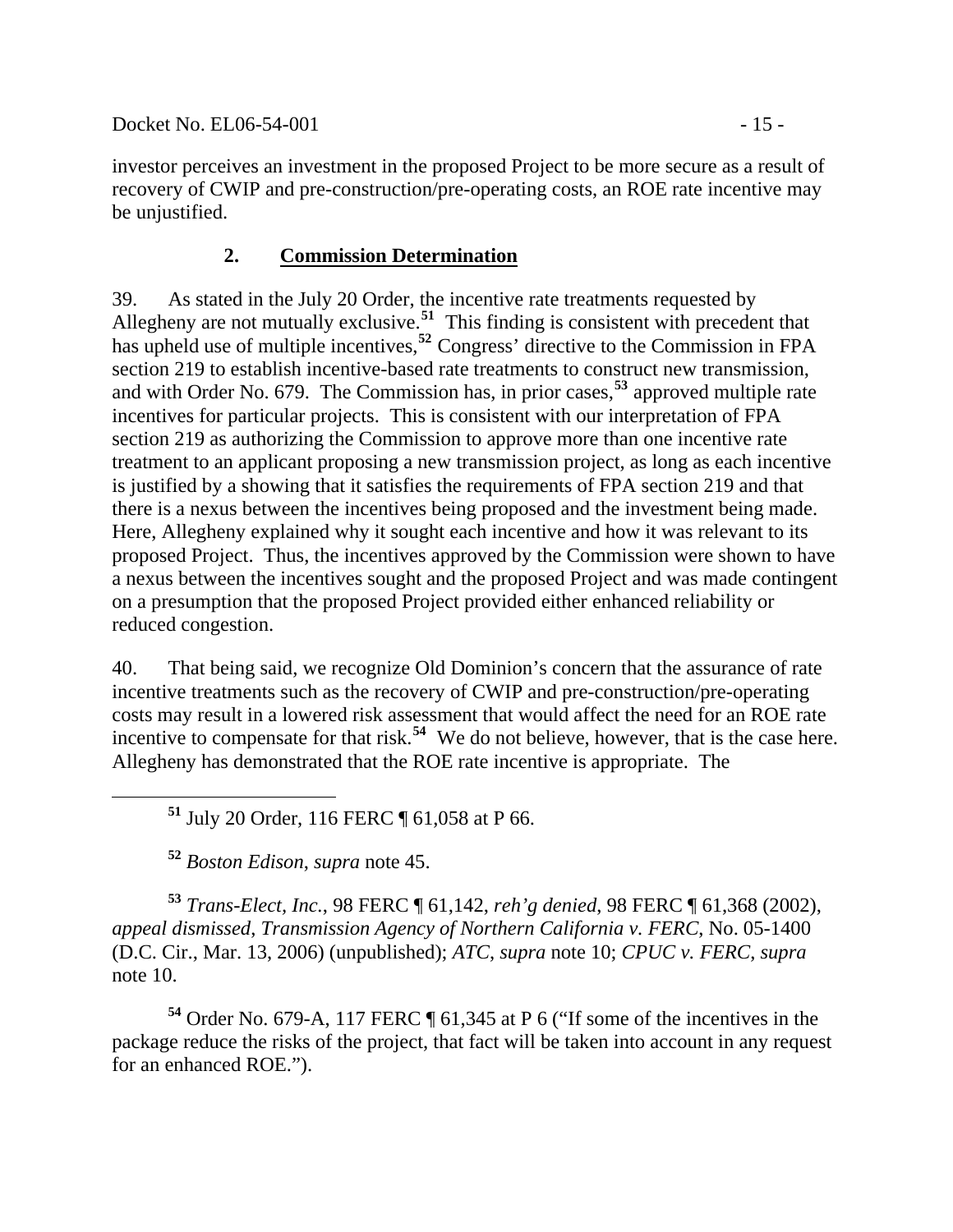#### Docket No. EL06-54-001 - 16 -

Commission's approval of Allegheny's incentive ROE is based on the Commission's finding that an ROE on the upper end of the zone of reasonableness is appropriate to attract investment, based on all the relevant project characteristics in Allegheny's application.**[55](#page-15-0)** As we found in the July 20 Order, the length, scope, and multi-state nature of the proposed Project will present substantial risks and challenges in siting and obtaining the required permits. Moreover, preliminary cost estimates for Allegheny's portion of the proposed Project and other upgrades are approximately \$820 million, far more than Allegheny's current net transmission plant in service. We also think it is important to recognize that instead of investing capital in another venture, Allegheny has voluntarily chosen to invest a large amount of capital to build backbone high voltage transmission facilities that it believes will increase reliability and/or reduce the cost of delivered power to customers by reducing transmission congestion. This, coupled with the time for completion – seven years – all support the need for an ROE incentive set at the high end of the zone of reasonableness.**[56](#page-15-1)** Although the Commission has determined here that Allegheny will receive an ROE in the upper end of the zone of reasonableness, the Commission, in setting the ROE within the upper end of the zone of reasonableness in a section 205 proceeding, will take into account all risk factors including whether the non-ROE incentives granted here serve to lower risk.

41. In the July 20 Order, the Commission conditioned its approval of the rate incentives on Allegheny making a subsequent filing with the Commission pursuant to section 205 of the FPA. This requirement was codified in Order No. 679-A wherein the Commission stated that while an applicant's total package of incentives must satisfy the nexus requirement, the Commission will still evaluate the justness and reasonableness of the rates associated with the incentives that make up that package at the FPA section 205 proceeding. Indeed, the Commission makes clear that it will conduct a case-by-case review of applications for incentives and will examine the unique factors in each case in making such determinations. Allegheny has sufficiently demonstrated that a higher ROE, in conjunction with the other rate incentive treatments, is justified.

**<sup>56</sup>** *Id.* P 64.

<span id="page-15-1"></span><span id="page-15-0"></span> $\overline{a}$ 

**<sup>55</sup>** July 20 Order, 116 FERC ¶ 61,058 at P 6, 9.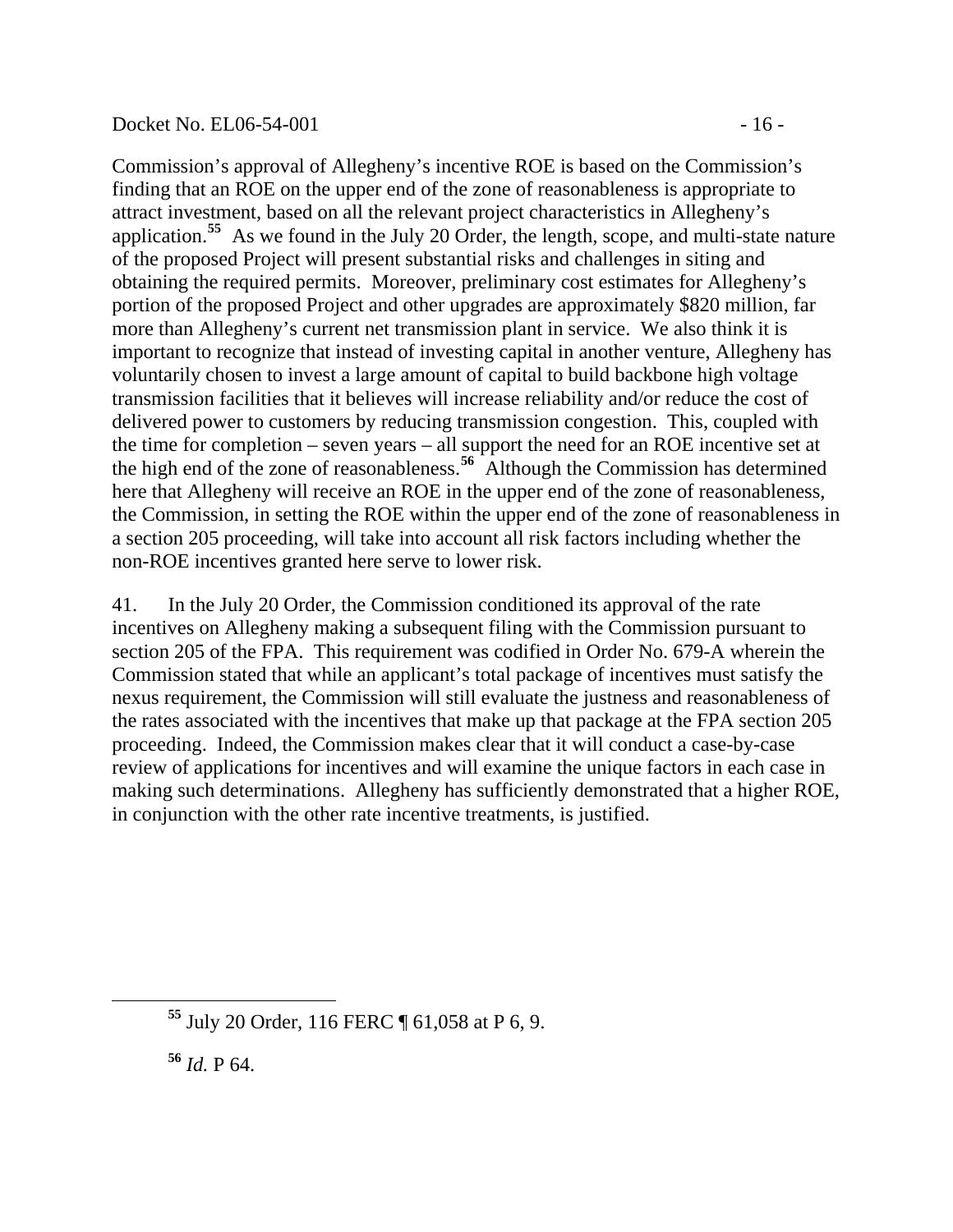Docket No. EL06-54-001 - 17 -

The Commission orders:

 Old Dominion's request for rehearing is hereby denied, as discussed in the body of this order.

By the Commission. Commissioner Kelly concurring with a separate statement attached. Commissioner Wellinghoff concurring in part and dissenting in part with a separate statement attached. Commissioner Moeller not participating.

 $(S E A L)$ 

Magalie R. Salas, Secretary.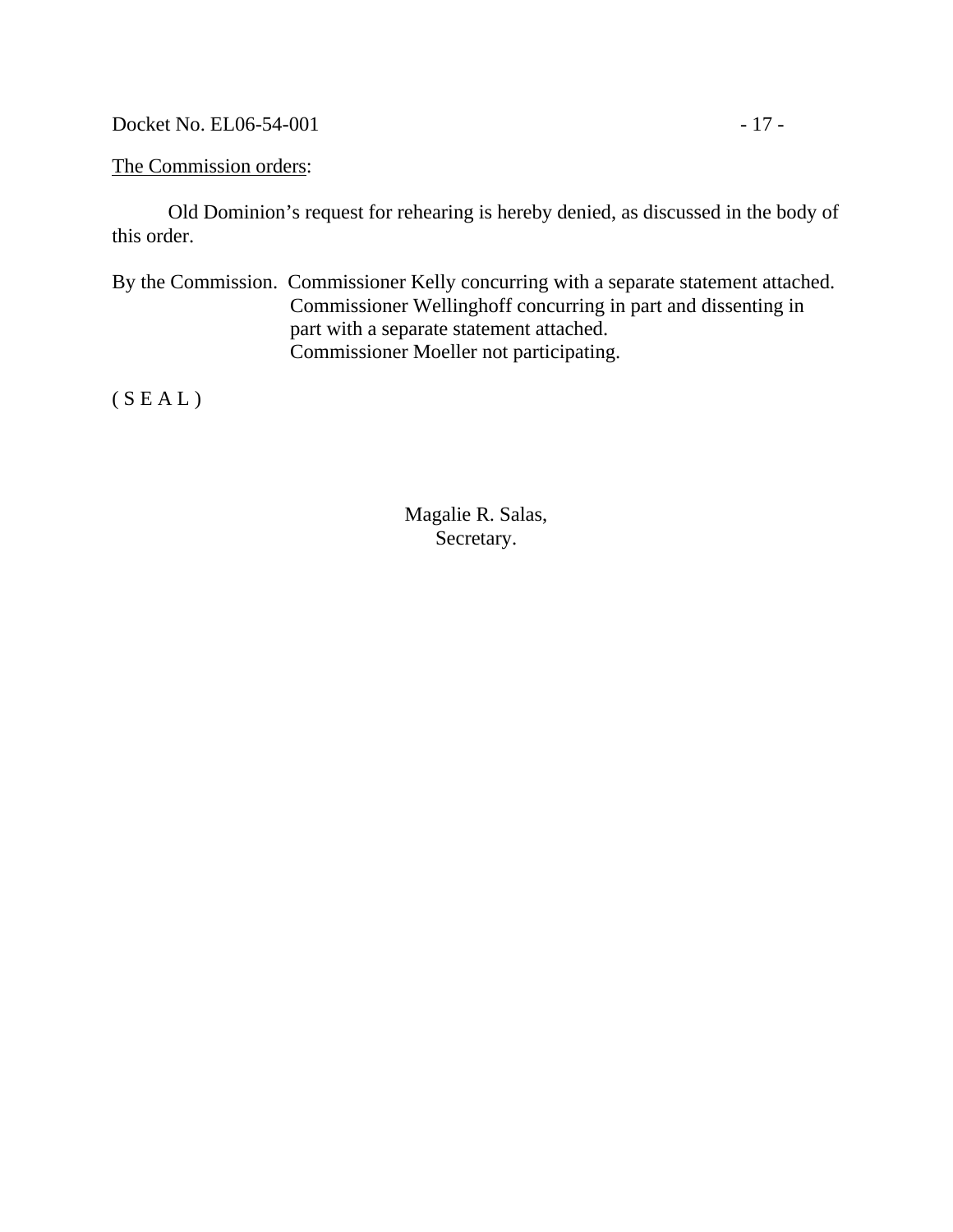### UNITED STATES OF AMERICA FEDERAL ENERGY REGULATORY COMMISSION

Docket No. EL06-54-001

Allegheny Energy, Inc., Monongahela Power Company, The Potomac Edison Company, and West Penn Power Company

(Issued January 19, 2007)

KELLY, Commissioner, *concurring*:

This order addresses rehearing requests regarding Allegheny's proposal to include certain incentive rate treatments in its to-be-filed transmission rates for a new 500 kV transmission line across the APS Zone that was originally projected to add approximately 3,800 MW of new very efficient transfer capability. I voted for the underlying order and continue to support the grant of certain incentives for this excellent transmission project, which will benefit a large proportion of the American public by greatly enhancing reliability and by improving the competitive markets for generation on which the public depends. That said, I concur in order to expand upon my reasoning for supporting this order.

#### Framework for Judging Incentive Proposals

I deem it important to identify and assess the following six characteristics of any transmission project in order to make reasoned and consistent decisions on requests for incentives for the project: (1) the public interest benefits of the project; (2) the cost of the project in absolute terms; (3) the cost of the project in proportion to the current transmission ratebase of the applicant; (4) the difficulty of completing it due to the number of jurisdictions traversed and whether they are jurisdictions the applicant regularly deals with; (5) the difficulty of relying on normal rate recovery methods due to the length of time it will take to complete; and (6) whether the applicant would otherwise be required to build the project even without an incentive. The comments submitted in connection with Order Nos. 679 and 679-A, and the experience gained in working on individual incentive cases over the past year lead me to conclude that these particular characteristics are most relevant to deciding whether to award incentives.

I support incentives for this project based on my assessment of these characteristics of the project and I believe this assessment is consistent with Order No. 679 and Congressional intent as embodied in section 1241 of EPAct 2005.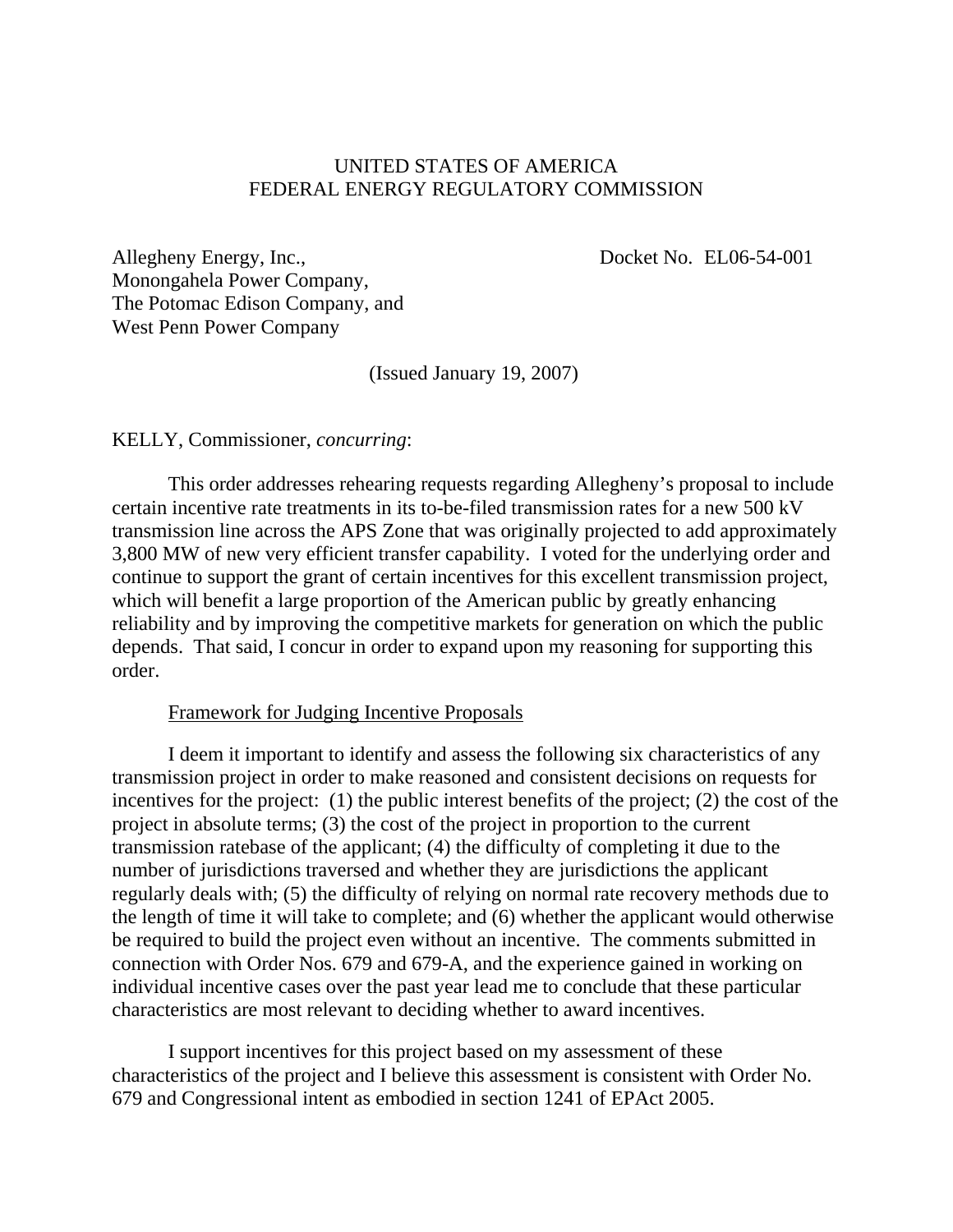#### $Docket No. EL06-54-001$   $-2$  -

Turning to specifics, I agree with the majority that the "length, scope, and multi-state nature" of the proposed project and the "enormous" \$820 million cost estimate are all important aspects of a comprehensive analysis of why incentives are appropriate for this project. However, as noted above they are not the only characteristics that are important and I believe the Commission should weigh all relevant characteristics in all cases. In this case, I believe that the following facts are also pivotal in supporting incentives in this case.

#### Threshold Question: Should Incentives Be Considered At All?

First and foremost in my analysis are the broad regional benefits of this project to the public interest and the question of whether Allegheny would otherwise be required to build this project. If, for example, Allegheny were merely proposing to make the bare minimum of transmission improvements to existing facilities necessary to maintain its own service reliably, I would be less inclined to consider incentives because such minimum facilities must be built in any event and may not bring broad-ranging benefits to the public interest deserving of special treatment.

Here, Allegheny originally proposed to create approximately 3,800 MW of new very efficient transfer capability linking Midwest generation with markets in the East, thus greatly improving upon the status quo for both reliability and competition in generation. Furthermore, while this line is to be constructed almost wholly inside of the states within which Allegheny currently operates, and thus will clearly benefit its own system, the main beneficiaries appear to be entities in states on either side of Allegheny's system. Specifically, Allegheny noted in the earlier stage of this proceeding that the proposed project was designed to increase transfer capability through the APS Zone from generation sources to the west of the APS Zone that are not controlled by Allegheny Companies, to loads east of the APS Zone that are not served by the Allegheny Companies. While the states that oversee Allegheny's operations may well accommodate such a multi-state, regional transmission investment even though its primary beneficiaries may be located in other states, it is highly unlikely that they would have reason to require the construction of such a large regional project. To me it is a bedrock principle that incentives are meant to encourage behavior that is in the public interest but that is not otherwise required. On balance I believe that Allegheny's project meets both tests and, accordingly, I believe that incentives can be considered for this project. Next, I will discuss the specific incentives proposed.

#### The ROE Incentive

The ROE incentive is, perhaps, the incentive of most interest to the industry and the one for which the highest hurdle should be erected because it raises customer transmission cost. I believe the characteristics of this project raise it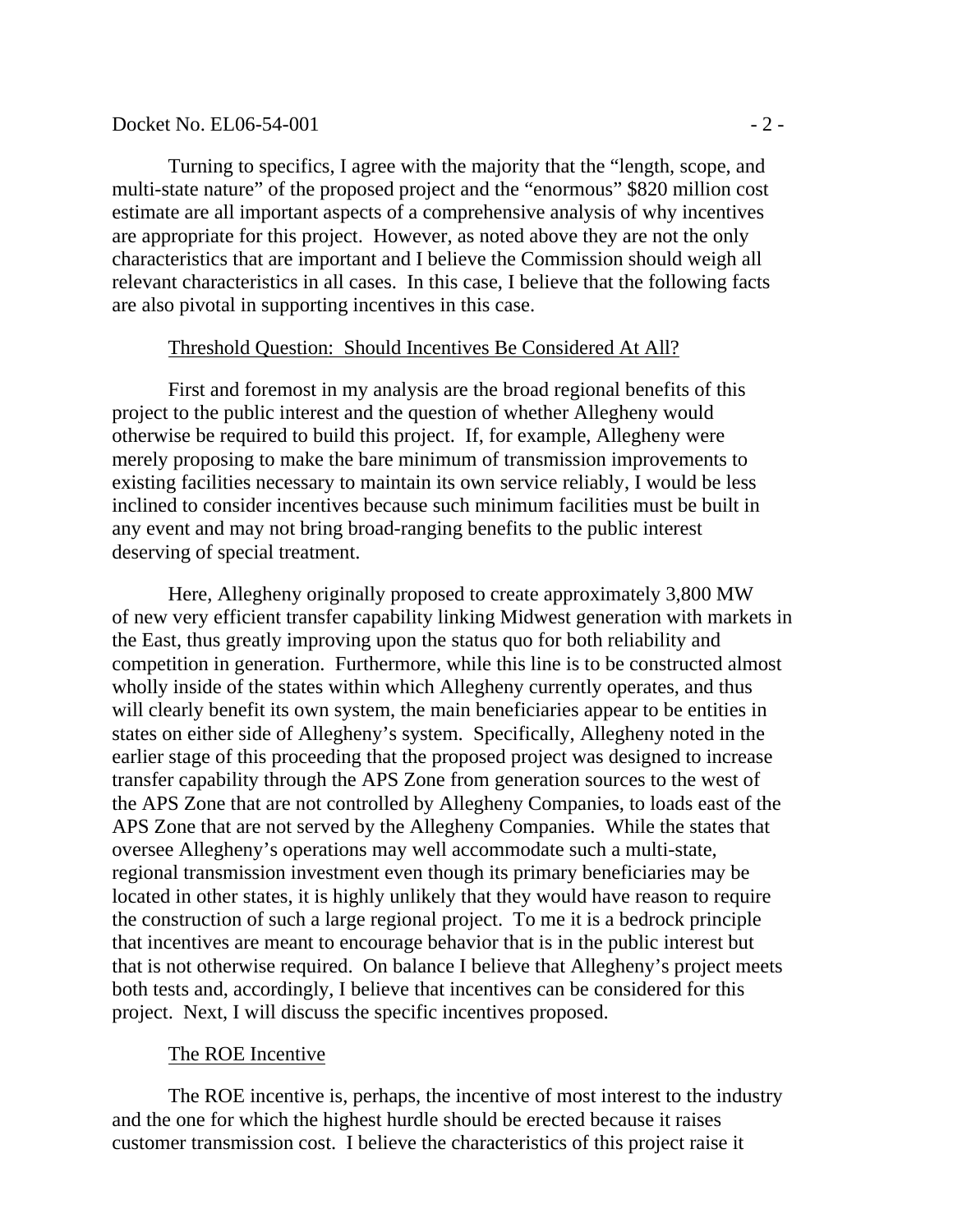#### Docket No. EL06-54-001 - 3 -

over that high hurdle and support an ROE incentive; in particular, setting the ROE somewhere in the upper half of the range as discussed in Order No. 679-A (*see e.g.*, Order No. 679-A at P 67-8). In addition to the broad public interest in the project described above, the fact that Allegheny is under no known obligation to build it, and the great size of the investment in absolute terms (\$820 million), I also believe the fact that this project will greatly increase Allegheny's total transmission plant in service (by roughly 79%), will take a long time to complete (at least 5 years), and will require Allegheny to deal with multiple state and local  $a$ uthorities,<sup>[1](#page-19-0)</sup> support an ROE somewhere in the upper half of the range. The absence of any of these characteristics would have weighed against an ROE guaranteed to be in the upper half of the range, but the balance of characteristics in this case weighs in Allegheny's favor.

#### Non-ROE Incentives

Regarding, the other proposed incentives, the facts here also support them. The proposals to include 100% of CWIP in ratebase, to expense and recover preconstruction/pre-operating costs on a current basis, and to recover the costs of construction and development even if the project is abandoned before completion as long as abandonment was due to issues beyond Allegheny's control, are all supported by the long construction period and large cost, both in absolute terms and as a percentage of current rate base; the longer the period of spending large sums without cost recovery, the more challenging the project. If the cost and time to completion were both less, I would see far less support for granting these incentives.

#### Summary and Conclusion

In summary, I concur with this order because it grants incentives that I agree should be granted in this case, and write separately in order to provide the full analysis that I believe is required to support this outcome. Accordingly, I respectfully concur as discussed above.

> \_\_\_\_\_\_\_\_\_\_\_\_\_\_\_\_\_\_\_\_\_\_\_\_\_\_\_ Suedeen G. Kelly

<span id="page-19-0"></span><sup>&</sup>lt;u>1</u> <sup>1</sup> I note that Allegheny has likely had regular dealings with these state and local authorities, which might be considered to lessen the challenge as compared with dealing with new state and local authorities. However, I believe that the weight of the public interest benefits and other challenging characteristics listed above more than balances any negative effect of this characteristic in my analysis.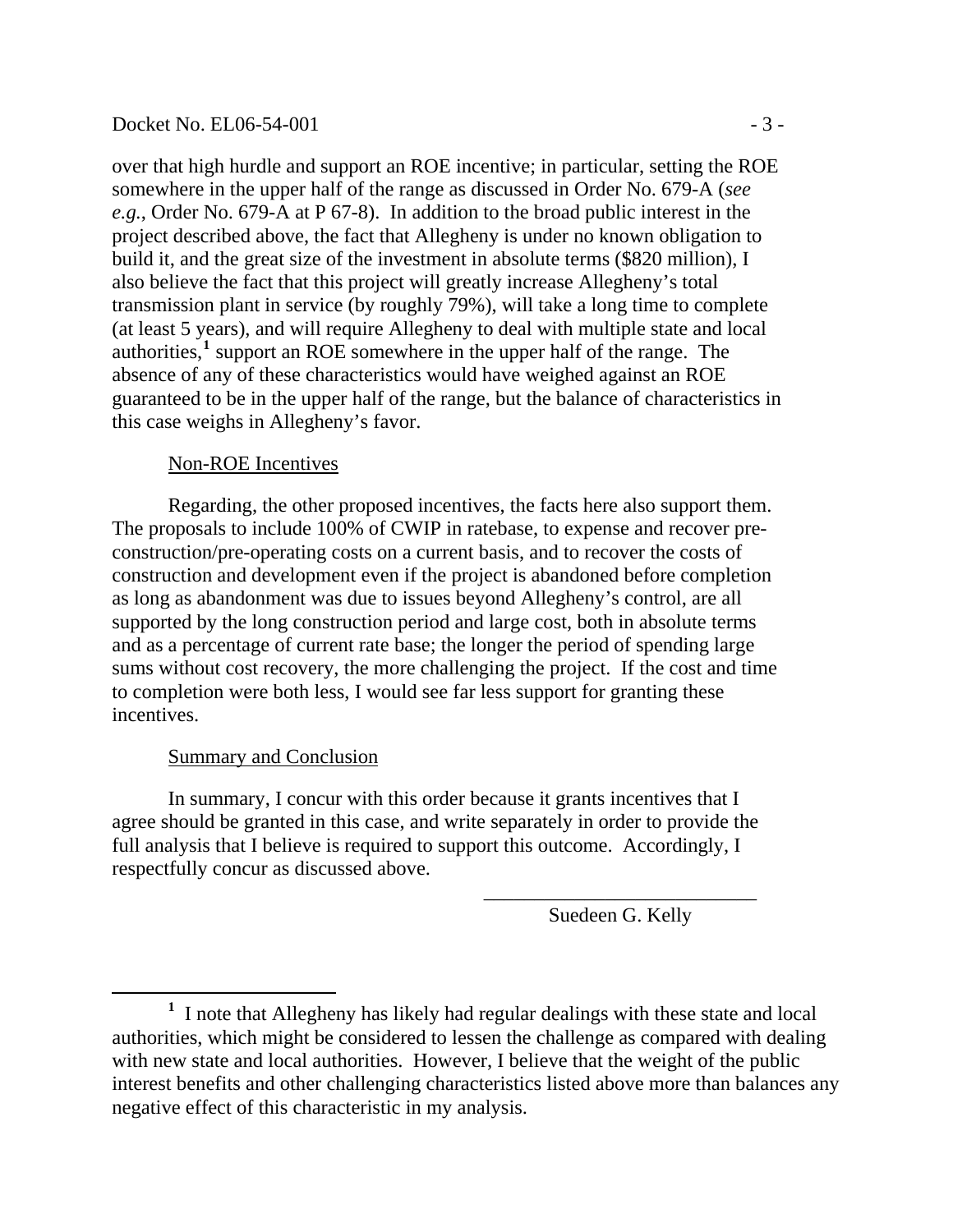### UNITED STATES OF AMERICA FEDERAL ENERGY REGULATORY COMMISSION

Allegheny Energy, Inc., Docket No. EL06-54-001 Monogahela Power company, The Potomac Edison Company, and West Penn Power Company

(Issued January 19, 2007)

WELLINGHOFF, Commissioner, concurring in part and dissenting in part:

 The Commission recently observed that the need for capital investment in energy infrastructure is a national problem that requires a national solution.**[1](#page-20-0)** That problem stems from both a decades-long decline in transmission investment and a precipitous decline, primarily in the last decade, in demand-side resource investment that now threatens to impair the reliability of the electric system, cause billions of dollars in congestion costs, and generally frustrate the development of efficient competitive wholesale markets. We must promote investment in efficient transmission infrastructure, as well as facilitate the rapid expansion of demand response resources, energy efficiency, and distributed generation, to begin to solve these serious energy problems.

 The Congress directed the Commission, among other things, to provide incentives for transmission investment that promotes "reliable and economically efficient transmission" and a return on equity that "attracts new investment in transmission facilities (including related transmission technologies); encourage deployment of transmission technologies and other measures to increase capacity and efficiency of existing transmission facilities and improve the operation of the facilities."**[2](#page-20-1)** The Congress also provided guidance to the Commission as to the types of advanced transmission technologies that should be encouraged in infrastructure improvements of both existing and new transmission facilities. Those technologies include hightemperature lines (including superconducting cables), optimized transmission line configurations (including multiple phased transmission lines), high-voltage DC technology, flexible AC transmission systems, controllable load, distributed generation (including PV, fuel cells, and microturbines), and enhanced power device monitoring.**[3](#page-20-2)** I agree that incentives should be authorized by this Commission in those instances that I have fully described below. It should be recognized, however, that such incentives for

**2** *See* Pub. L. No. 109-58, § 1241, 119 Stat. 594, 961-62 (2005) (EPAct).

<span id="page-20-2"></span><span id="page-20-1"></span><span id="page-20-0"></span><sup>&</sup>lt;u>1</u>  $<sup>1</sup>$  Order No. 679-A at P 9.</sup>

**<sup>3</sup>** *See* Pub. L. No. 109-58, § 1223, 119 Stat. 594, 961-62 (2005) (EPAct).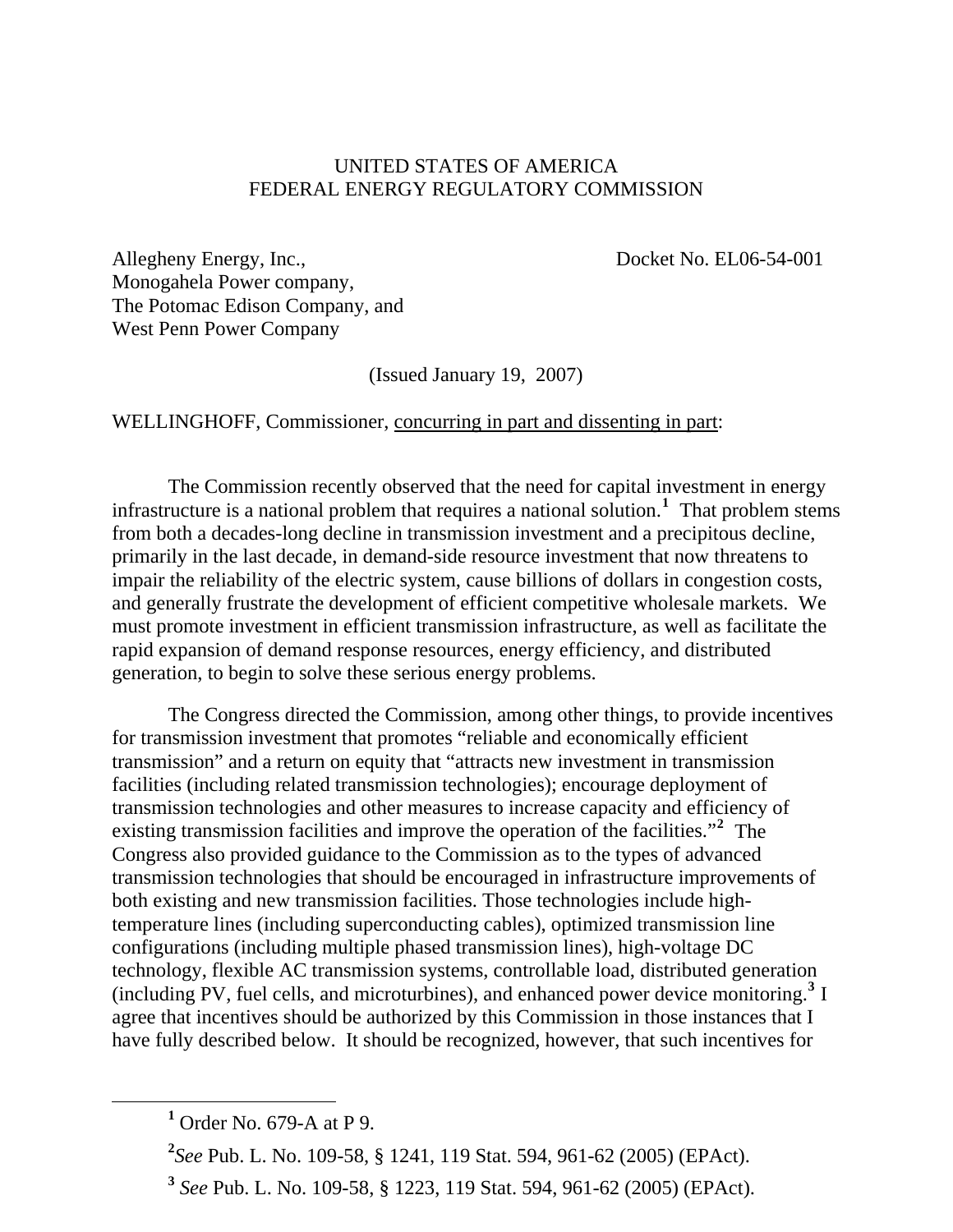#### $Dacket No. EL06-54-001$   $-2$  -

 $\overline{a}$ 

long lead time projects such as transmission incentives are benefits not enjoyed by shorter lead time demand-side resource investments. Thus, it should be recognized that such subsidies may encourage the financial community to favor one type of investment over the other.

Allegheny in this proceeding seeks four incentive rate treatments in connection with its planned construction of a new 500 kV transmission line: (1) the option to recover 100 percent of the cost of capital associated with CWIP on a timely basis, (2) the option to expense and recover on a current basis the costs incurred during the preconstruction/pre-operating period, (3) recovery of all development and construction costs if the proposed project is abandoned, and (4) an ROE to be set at the high end of the zone of reasonableness. Allegeheny also seeks certain accounting authority for the deferral for future recovery of the pre-construction/pre-operating costs not yet recovered plus carrying costs. In its original order, which issued prior to my becoming a Commissioner, the Commission conditionally granted Allegheny's petition for declaratory order approving the proposed incentives. In today's order, the Commission denies requests for rehearing. I agree with that result, with the exception of the requested ROE rate incentive, but I disagree with the Commission as to the appropriate evidentiary basis for the decision. I do not agree that Allegheny has demonstrated that an ROE in the upper end of the zone of reasonableness is appropriate. Therefore, I respectfully concur in part and dissent in part with today's order.

 With regard to the first requested incentive rate treatment, it is important to recognize that allowing the inclusion of CWIP in rate base is not a new ratemaking technique. In 1983, the Commission issued Opinion No. 298, which amended the Commission's regulations to allow utilities to include no more than 50 percent of CWIP in rate base.**[4](#page-21-0)** As the Commission explained at that time, one policy goal advanced by allowing rate base treatment for CWIP is mitigating the rate shock to consumers.<sup>[5](#page-21-1)</sup> More recently, the Commission has recognized that allowing 100 percent inclusion of CWIP in rate base is a departure from the status quo, but found that such treatment may be appropriate for some projects because it provides up-front regulatory certainty, rate

<span id="page-21-0"></span>**<sup>4</sup>** *See Construction Work in Progress for Public Utilities; Inclusion of Costs in Rate Base*, Order No. 298, 48 Fed. Reg. 24,323 (June 1, 1983), FERC Stats. & Regs. ¶30,455, *order on reh'g*, Order No. 298-A, 48 Fed. Reg. 46,012 (Oct. 11, 1983), FERC Stats. & Regs. ¶30,500 (1983), *order on reh'g*, Order No. 298-B, 48 Fed. Reg. 55,281 (Dec. 12, 1983), FERC Stats. & Regs. ¶30,524 (1983).

<span id="page-21-1"></span>**<sup>5</sup>** Order No. 298, FERC Stats. & Regs. ¶30,455 at 30,499.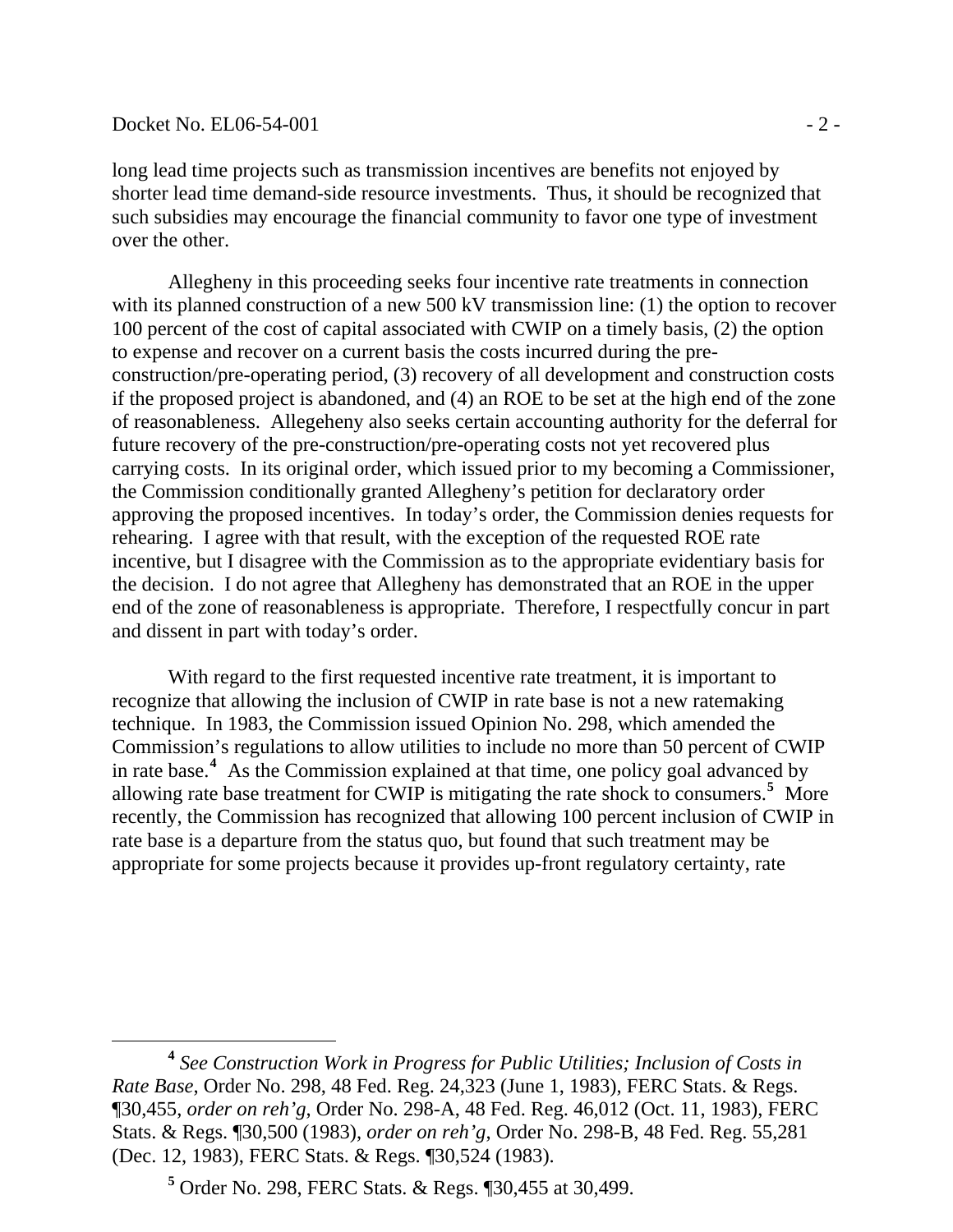### Docket No. EL06-54-001 - 3 -

stability, and improved cash flow for applicants, thereby easing pressures on their finances caused by transmission development programs.**[6](#page-22-0)**

In this proceeding, the Commission has found that allowing 100 percent inclusion of CWIP in rate base is appropriate, among other reasons, because Allegheny's cost of borrowing an estimated \$820 million in investment (that otherwise would be accrued over five years and capitalized once the project goes into service), along with a return of the investment cost through depreciation, could produce an extraordinary and sudden rate shock for consumers. Thus, the Commission has found that the size of the financial investment in this "backbone" transmission facility, coupled with the length of the construction period, justifies special treatment in the form of incentives that may well be unavailable for potential alternatives that involve shorter lead times, such as distributed generation or demand response investments. In addition, the Commission relies on Allegheny's assertion that the CWIP will assist the company in raising debt and equity capital from investors.

Similarly, the Commission recognizes that Allegheny's requested preconstruction/pre-operating cost rate incentive and accounting treatment are departures from traditional practices. Again, the Commission relies on Allegheny's assertions that current recovery of pre-construction/pre-operating costs will facilitate raising debt and equity capital.

I agree that where the construction cycle is so extended, five years in this case, and the level of investment significant, consumers may be best served by allowing 100 percent of CWIP in rate base. With all CWIP in rate base, the impact of new plant is spread over the entire construction period, and, thus, consumers will face less of a rate shock at the in-service date. Similarly, the proposal to expense pre-construction/preoperating costs prior to the in-service date, rather than capitalizing those costs as cost of construction and depreciated over the service life of the asset, can be justified. On this basis, I support granting these incentive rate treatments to Allegheny. By contrast, while increasing the percentage of CWIP in rate base will increase cash flow, I do not believe that Allegheny has made a sufficient showing as to why such an increase is needed to ease pressures on the company's finances caused by its transmission development proposal. For example, while Allegheny provides some financial data, Allegheny fails to provide any statistical analysis that shows the impact of 100 percent of CWIP on its financial indicators.<sup>[7](#page-22-1)</sup> In the absence of such support, I do not base my decision to support Allegheny's request for this incentive rate treatments on its evidentiary presentation.

 $\overline{a}$ 

**<sup>6</sup>** Order No. 679 at P 103, 115.

<span id="page-22-1"></span><span id="page-22-0"></span><sup>&</sup>lt;sup>7</sup> In Order No. 298, the utility impacts of including CWIP in rate base were presented in five statistical studies. FERC Stats. & Regs. ¶30,455 at 30,512-14.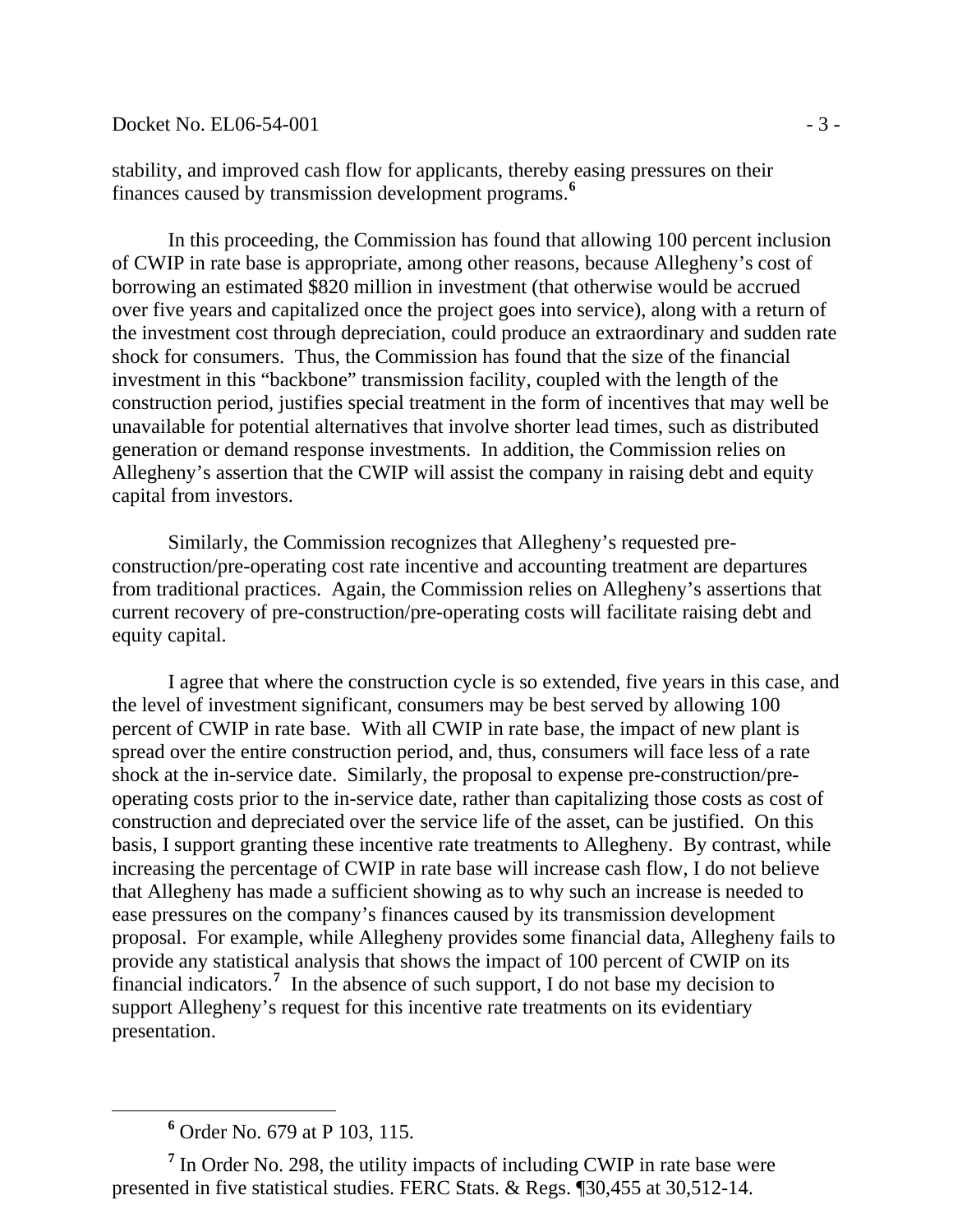With regard to requests for ROE incentives, I note that the Commission recently stated (and I agree) that if an applicant desires up-front certainty of the ROE it will receive, then it may seek a particular ROE in a petition for declaratory order and include the appropriate support for that request, such as a DCF analysis.**[8](#page-23-0)** In such a proceeding, the Commission may have a sufficient record to evaluate the risks associated with a project and determine a specific ROE. The Commission also stated (and I agree) that an applicant may request in a petition for declaratory order an ROE that is at the upper end of the zone of reasonableness.**[9](#page-23-1)** In that event, the Commission must still provide adequate support for a decision to grant the requested ROE incentive, even if the specific ROE for the project will not be determined until a later hearing process.

Allegheny's application for an ROE incentive presents the latter type of request.**[10](#page-23-2)** In support of its decision to grant an ROE incentive, the Commission states that we have broad discretion within our ratemaking authority to approve incentive adders.**[11](#page-23-3)** While I do not disagree with that statement, I do not believe that it, in and of itself, justifies the granting of any particular incentive. The key issue is not whether the Commission has the authority to approve incentive adders, but how we exercise our discretion to do so.

The Commission also finds that the length, scope, and multi-state nature of the proposed facility present substantial risks and challenges in siting and obtaining the required permits and, therefore, warrant an enhanced ROE. In further support of its position, the Commission states that Allegheny's large financial investment in the proposed facility presents financial challenges not faced by ordinary transmission investment, and that because Allegheny is under no state obligation to build the facility, it is important to note that the capital could have been invested in another venture.

Those statements, however, do not provide adequate support for the Commission's decision to grant Allegheny an ROE in the upper end of the zone of reasonableness. Where the Commission is relying on a factual record to support its decision, it must

**<sup>9</sup>** *Id*.

<span id="page-23-0"></span>

<span id="page-23-2"></span><span id="page-23-1"></span>**<sup>10</sup>** Allegheny's petition for declaratory order need not comply with Order Nos. 679 and 679-A because those rules were not effective at the time of its submission. Instead, the Commission evaluated the petition pursuant to its existing authority under FPA section 205. Nonetheless, the Commission in this proceeding has reviewed Allegheny's proposed incentives for general consistency with Order Nos. 679 and 679-A.

<span id="page-23-3"></span>**<sup>11</sup>** In support of this statement, the Commission cites *Maine Public Utilities Commission v. FERC*, 454 F.3d 278 (D.C. Cir. 2006).

**<sup>8</sup>** Order No. 679-A at P 70.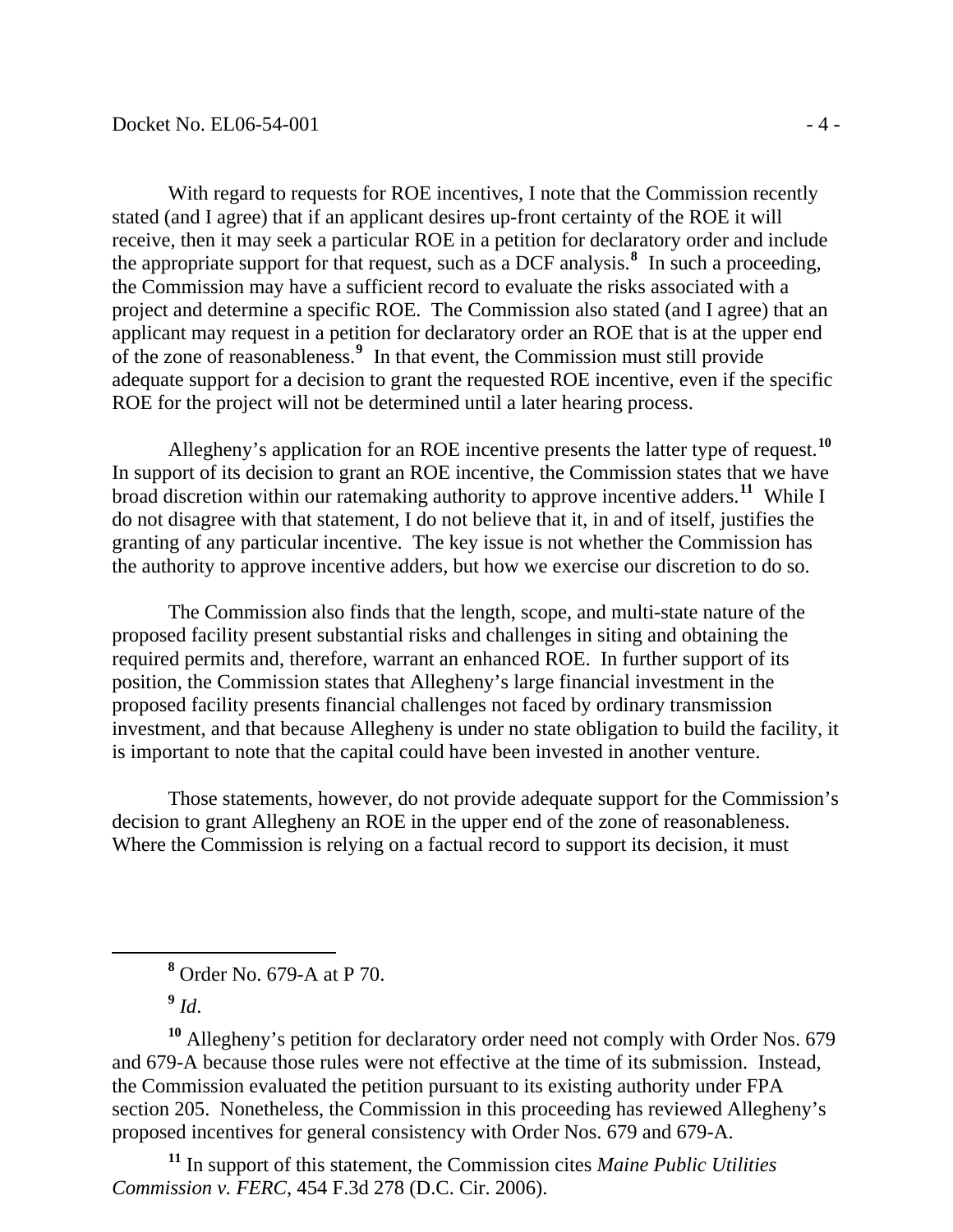#### $Docket No. EL06-54-001$  - 5 -

 $\overline{a}$ 

demonstrate that the record actually contains facts that support the result.**[12](#page-24-0)** The Commission here does not cite sufficient record evidence to demonstrate that the stated problems are likely to arise in this case, or adequately explain why an enhanced ROE in the upper end of the zone of reasonableness is appropriate to address those problems.

I can not support the Commission's decision to grant an ROE incentive to Allegheny. My concerns regarding the appropriate evidentiary basis in this record for an incentive ROE is one reason. Second, Allegheny submitted this project to PJM for inclusion in RTEP as a potential solution to anticipated reliability criteria violations. Therefore, Allegheny would need to make this type of investment even without an ROE incentive. Finally, an ROE incentive should be approved by this Commission in certain instances that I fully describe below.

It is necessary to start first with the base ROE. In setting the base ROE, the Commission must balance the interests of shareholders and consumers, recognizing that the base ROE must be sufficiently high to attract capital and compensate the utility for its risks, including regulatory risk. That review may be conducted in response to an applicant's filing pursuant to FPA section 205 or, as noted above, in a declaratory order proceeding if the applicant submits sufficient evidentiary support for its request, such as a DCF analysis. I have not foreclosed considering variations on the DCF methodology or other methods to determine the cost of equity. I also agree with AEP that the appropriate ROE is not established by simply setting a base ROE at the midpoint of the zone of reasonableness.

In providing an incentive or enhanced ROE over the base ROE, the Commission should focus on encouraging investment decisions beyond the upgrades simply required to meet a utility's service obligations or simply meeting the minimum standard of good utility practice. An incentive adder should be more narrowly targeted to transmission investments that provide incremental benefits. Those benefits should result from the deployment of "best available technologies" that increase operation and energy efficiency, enhance grid operations, and result in greater grid flexibility. In addition, the Commission should ensure that there has been an open, fair, and robust consideration of all the alternatives to the specific transmission investment being proposed. That consideration should include local resource alternatives such as demand response and distributed generation, alternative line configurations such as direct current, and other

<span id="page-24-0"></span>**<sup>12</sup>** *See National Fuel Gas Supply Corp. v. FERC*, 468 F.3d 831, 843-44 (D.C. Cir. 2006) ("Professing that an order ameliorates a real industry problem but then citing no evidence demonstrating that there is in fact an industry problem is not reasoned decisionmaking."), citing *Motor Vehicles Mfrs. Ass'n v. State Farm Mut. Auto Ins. Co*., 463 U.S. 29, 42-43 (1983).